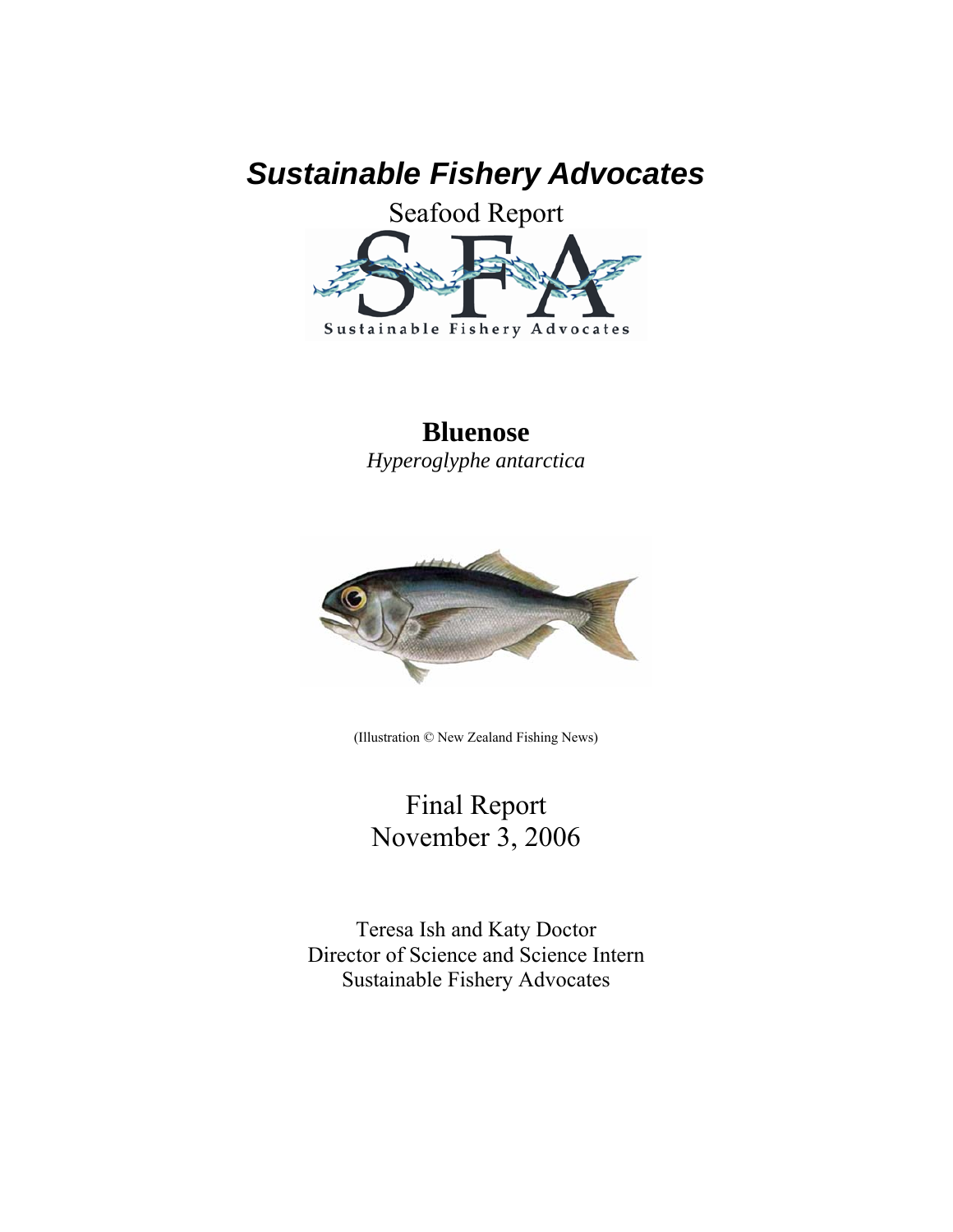#### **About SFA® and the Seafood Reports**

Sustainable Fishery Advocates (SFA) evaluates the ecological sustainability of wild-caught and farmed seafood commonly found in the United States marketplace for its FishWise<sup>®</sup> program. In doing so, SFA applies the definition of sustainable seafood and the method for its evaluation and presentation developed by the Seafood Watch® program at the Monterey Bay Aquarium. Seafood Watch<sup>®</sup> defines sustainable seafood as originating from sources, whether wild-caught or farmed, which can maintain or increase production in the long-term without jeopardizing the structure or function of affected ecosystems. Although SFA and Seafood Watch® openly share their research and interpretation with each other, FishWise® seafood reports are independently produced products. As such, SFA is solely responsible for the findings and conclusions made in this seafood report.

SFA makes its sustainable seafood recommendations available to the public through these reports and its FishWise<sup>®</sup> program. FishWise<sup>®</sup> is a patented, educational program that provides information on sustainability, catch method, and origin of seafood found at retail outlets. The program seeks to educate consumers, restaurants, distributors, and retailers on sustainable fishery issues, with the goal of decreasing unsustainable fishing practices, while improving the livelihoods of people who fish, fish populations, and ocean ecosystems.

The body of this report synthesizes and evaluates current scientific information related to each of five sustainability criteria. For each criterion, research analysts at SFA seek out relevant scientific information from the following information sources (in order of preference): academic, peerreviewed journals; government technical publications; fishery management plans and supporting documents; and other scientific reviews of ecological sustainability. The report then evaluates this information against Seafood Watch's conservation ethic to arrive at a seafood recommendation of "Sustainable/Best Choices," "Some Concerns/Good Alternative," or "Unsustainable/Avoid." The detailed evaluation methodology is available at Seafood Watch's website (http://www.mbayaq.org/ cr/cr\_seafoodwatch/sfw\_aboutsfw.asp) and is also available upon request from SFA. The methodology reflects the common view of SFA and Seafood Watch**®** of the long-term sustainability of the species and the common methods by which it is currently harvested or grown.

Parties interested in capture fisheries, aquaculture practices, and the sustainability of ocean ecosystems are welcome to use these seafood reports in any way they find useful. For more information about SFA and FishWise® please contact SFA at postmaster@sustainablefishery.org or call (831) 427-1707. For additional information about Seafood Watch**®**, visit www.seafoodwatch.org or call 1-877-229-9990.

#### **Disclaimer**

SFA strives to have its seafood reports reviewed for accuracy by external scientists with expertise in ecology, fishery science and aquaculture. Scientific review, however, does not constitute an endorsement on the part of the reviewing scientists of SFA or the FishWise® program or its recommendations. SFA is solely responsible for the conclusions reached in this report.

SFA, FishWise®, and the seafood reports are made possible through a grant from the David and Lucile Packard Foundation, the Campbell Foundation, the Rex Foundation, and the Marisla Foundation, as well as a number of individual and business donors.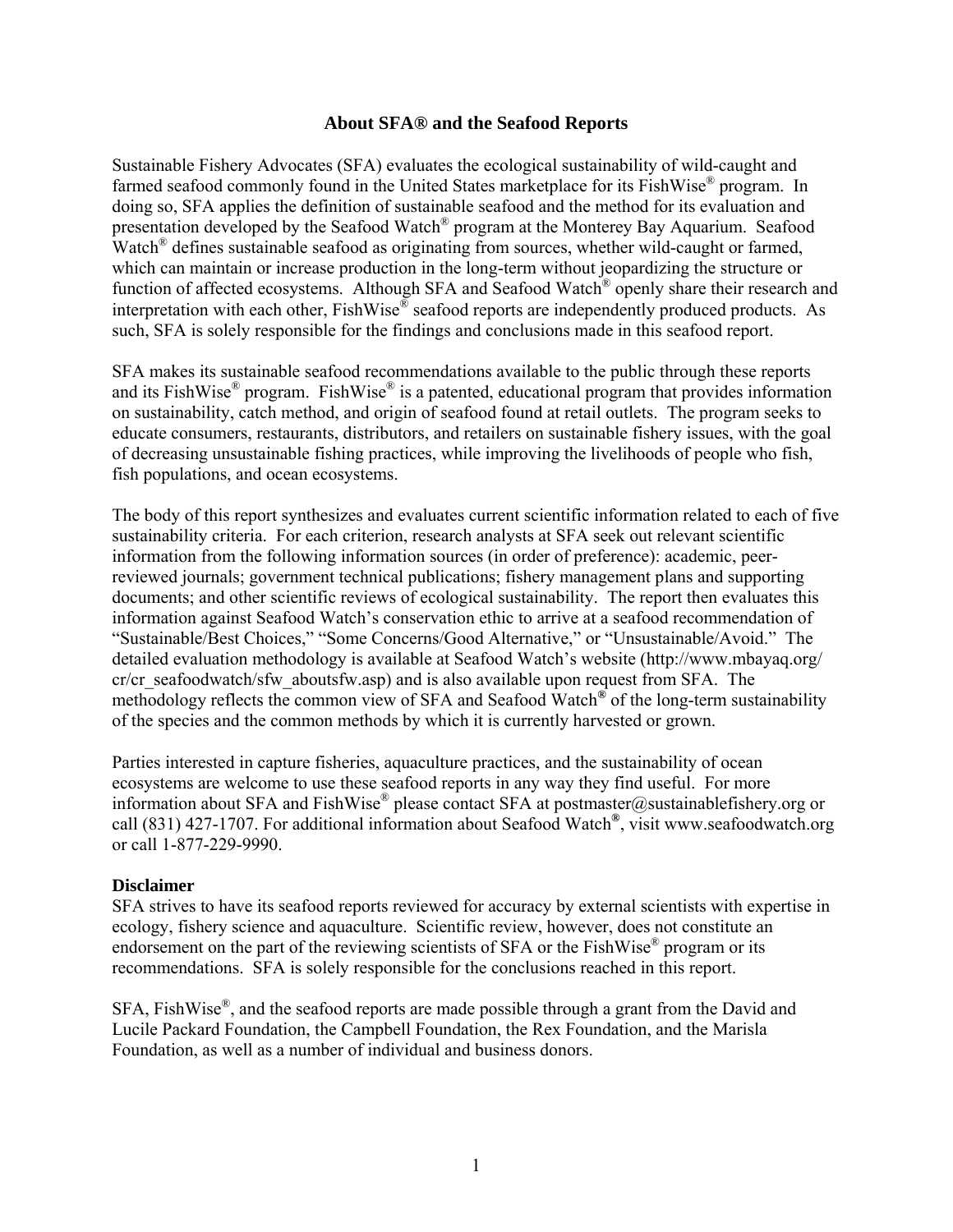## **Executive Summary**

*Hyperoglyphe antarctica*, called bluenose in New Zealand and blue eye trevalla in Australia, is a relatively new fishery in the southern Pacific Ocean. Early recorded landings were as bycatch from the deepwater trawl fisheries for alfonsino, and later from dropline or bottom longline fisheries. Current landings are a mix of bycatch from mid-water and demersal trawl fisheries and line fisheries for species including hapuku and ling, and targeted line, trawl, and in small amounts, gillnet fisheries. Life history parameters for bluenose are not well established, though estimates put maximum age at 40+ years (Paul et al. 2004). They are generally thought to be fecund fish with a long juvenile pelagic stage. There are some behaviors, such as spawning aggregations and schooling, as well as an ontogenetic shift, that increase correlation between the age distribution of the catch and fishing method. Australia and New Zealand rank their bluenose stocks as "not overfished," but no quantitative assessment has been performed. New Zealand is more confident in the health of their population than Australia, but both countries acknowledge uncertainty in their assessments. The non-trawl fisheries for bluenose, as well as the non-trawl fisheries where bluenose is bycatch, have relatively low discards. While finfish bycatch is high, in Australia all of this bycatch is counted towards the set quotas and incorporated into calculating TAC (total allowable catch). The bottom trawl fisheries that take bluenose as bycatch take large amounts of benthic organisms that negatively affect the habitat and ecosystem. Management of the bluenose fishery is relatively robust; however, the lack of a quantitative stock assessment makes management difficult. While bluenose has many qualities to make it a sustainable fishery (i.e., high fecundity, wide range, low discards in the line fisheries, and governments that actively manage the stocks), the high uncertainty surrounding the biology of the species is an important conservation issue. The moderate conservation concerns for life history, stock status, and management result in an overall sustainability ranking of the bluenose fishery as "Some Concerns."

|                                 | <b>Conservation Concern</b>                |          |                                 |          |
|---------------------------------|--------------------------------------------|----------|---------------------------------|----------|
| <b>Sustainability Criteria</b>  | $_{\text{Low}}$                            | Moderate | High                            | Critical |
| <b>Inherent Vulnerability</b>   |                                            |          |                                 |          |
| <b>Status of Stocks</b>         |                                            |          |                                 |          |
| Nature of Bycatch               |                                            |          |                                 |          |
| <b>Habitat Effects</b>          | $\sqrt{\text{Setline}}/mid$<br>water trawl |          | $\sqrt{\text{Bottom}}$<br>trawl |          |
| <b>Management Effectiveness</b> |                                            |          |                                 |          |

## **Table of Sustainability Ranks**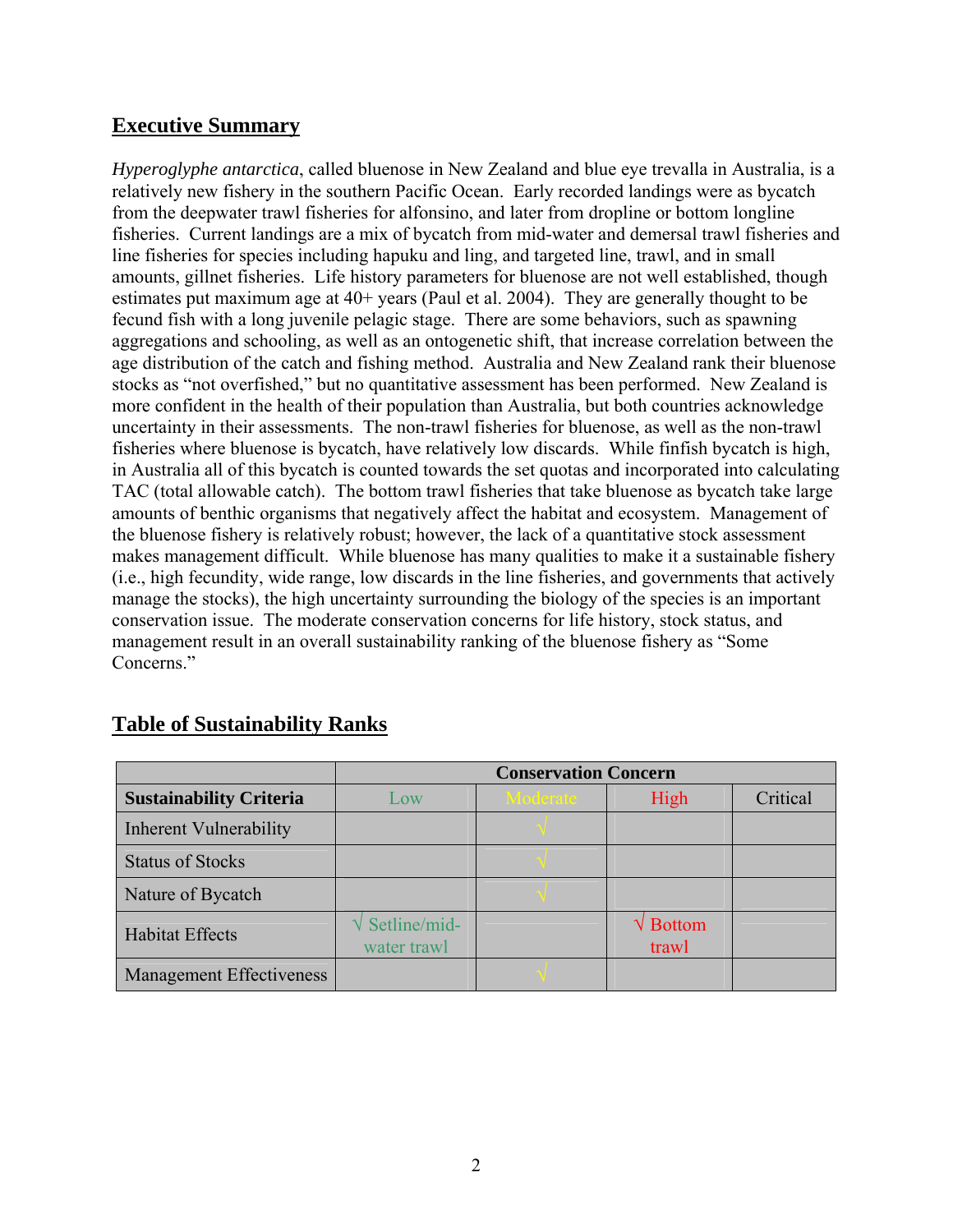## **About the Overall Seafood Recommendation[1](#page-3-0)**

- A seafood product is ranked "**Unsustainable**" if a total of two or more criteria are indicated as Concern: High (red) OR if one or more criteria are indicated as Concern: Critical (black) in the table above.
- A seafood product is ranked "**Some Concerns**" if a total of three or more criteria are indicated as Concern: Moderate (yellow) OR where the "Status of Stocks" and "Management Effectiveness" criteria are both indicated as Concern: Moderate.
- A seafood product is ranked "**Best Choices**" if a total of three or more criteria are indicated as Concern: Low (green) and no remaining criteria are indicated as Concern: High or Concern: Critical.

## **Overall Seafood Recommendation**

Best Choice **Some Concerns B** Unsustainable

 $\overline{a}$ 

<span id="page-3-0"></span><sup>&</sup>lt;sup>1</sup> Sustainable Fishery Advocates uses different language to describe the red, yellow, and green categories in Seafood Watch's ranking methodology. This reflects the different needs of business customers versus general consumers but does not represent differences in evaluation methodologies between SFA and Seafood Watch®.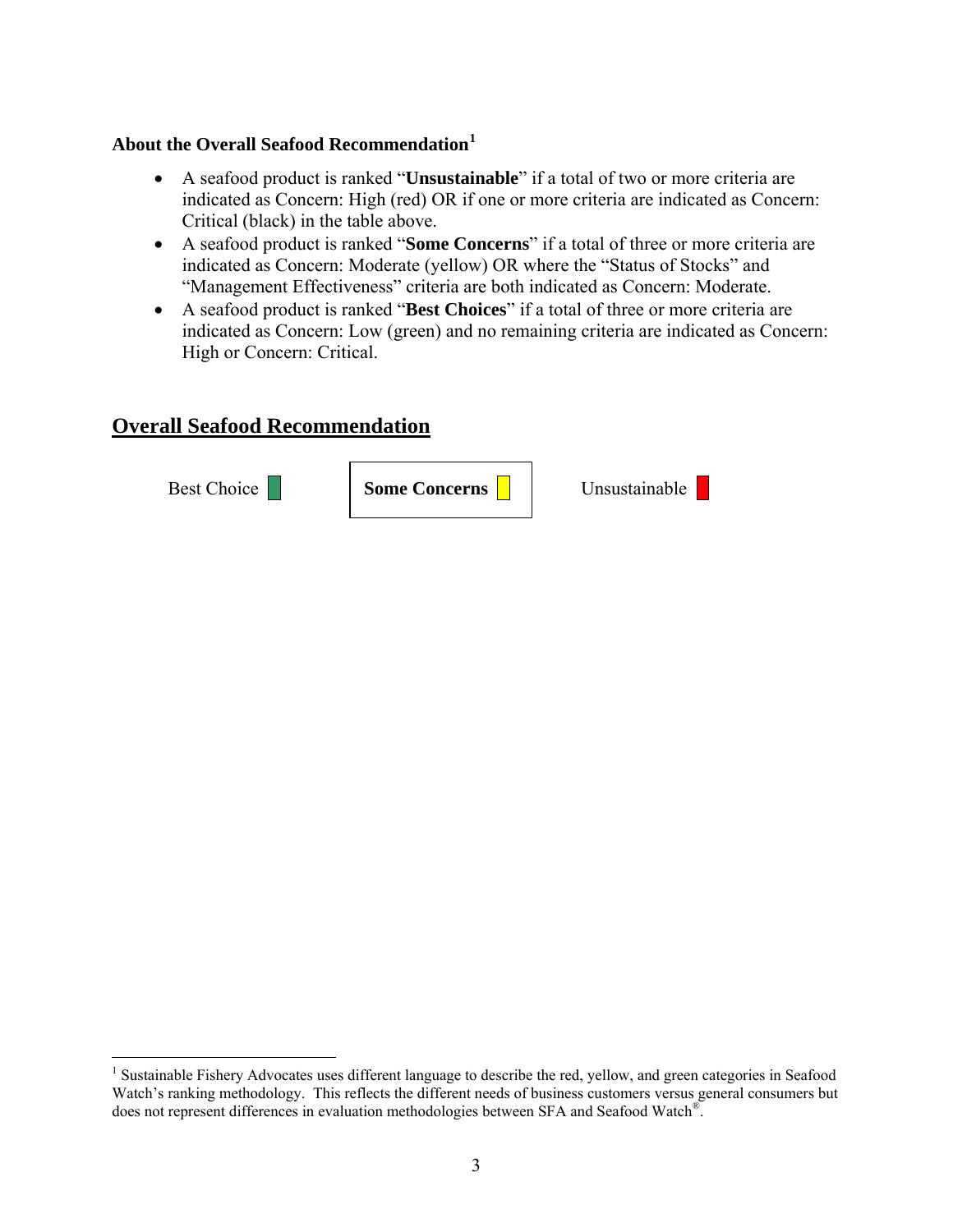## **Introduction**

Bluenose (*Hyperoglyphe antarctica*), fished mainly by New Zealand within its Exclusive Economic Zone (EEZ) and by Australia, is found throughout the southern Pacific and Indian Oceans, along continental slopes and on offshore seamounts (Baelde 1996). The Australian fishery ranges from central New South Wales to southern Western Australia (Baelde 1996). Life history parameters (e.g., age at maturity, maximum age) for bluenose have undergone major revisions within the last 5 years, and current estimates have nearly doubled the maximum age up to 50-60 years (Paul et al. 2004).

#### **Biology and ecology**

Juveniles less than 45 cm FL (fork length) are epipelagic and school in the water column and near the surface (Duffy et al. 2000). Recruitment from pelagic to demersal lifestyle happens at approximately 47 cm. Last et al. (1993) suggest that juveniles are dependent on drifting kelp for shelter and have the ability to change color for camouflage. If juveniles drift with the kelp for an extended period of time, their distribution may ultimately be influenced by "the oceanographic features responsible for the movement of the algae" (Duffy et al. 2000). During their juvenile stage, they feed on planktonic and benthic organisms (Duffy et al. 2000).

Adults are semi-pelagic; they live close to the sea-floor but make feeding excursions into the water column. They are associated with rocky ground on the upper continental slope between 100 and 600 m depth (Duffy et al. 2000; Horn 2003). It is not unusual for fish to school according to size-class (Horn 2003). Adults feed primarily on the pelagic tunicate *Pyrosoma atlantica* but also on cephalopods, crustaceans and fish, including small lanternfish (www.fishbase.org; Jones 1985). Bluenose can be relatively sedentary in the short term (6-8 months); however, some remain in the same vicinity for long periods of time (tagged and recaptured on the same ground 2-8 years). They are also capable of rapid and extensive movement. Evidence shows fish traveling in excess of 450 km during a study period of 8.5 years (Horn 2003). This indicates a potentially high level of mixing between management areas.

#### **Fishery development and landings**

In New Zealand, early bluenose landings were almost exclusively from bycatch. The deep water trawl fishery for alfonsinos (*Beryx* spp.) landed a large portion of these early bluenose landings. The deep water trawl fisheries are all bottom trawl fisheries, which take place on deep-water seamounts (Gianni 2004). In New Zealand, until the 1970s, most bluenose landings were taken as bycatch from the hapuku (groper, *Polyprion oxyeneios*) line fishery. In 1986, the semi pelagic trawl fishery for alfonsino accounted for 60% of New Zealand bluenose landings (1552 mt) (Horn 1988). The target fishery developed in the early 1980s off the lower east coast of the north island of New Zealand (BNS 2) (Figure 1) (see section 5 for more details).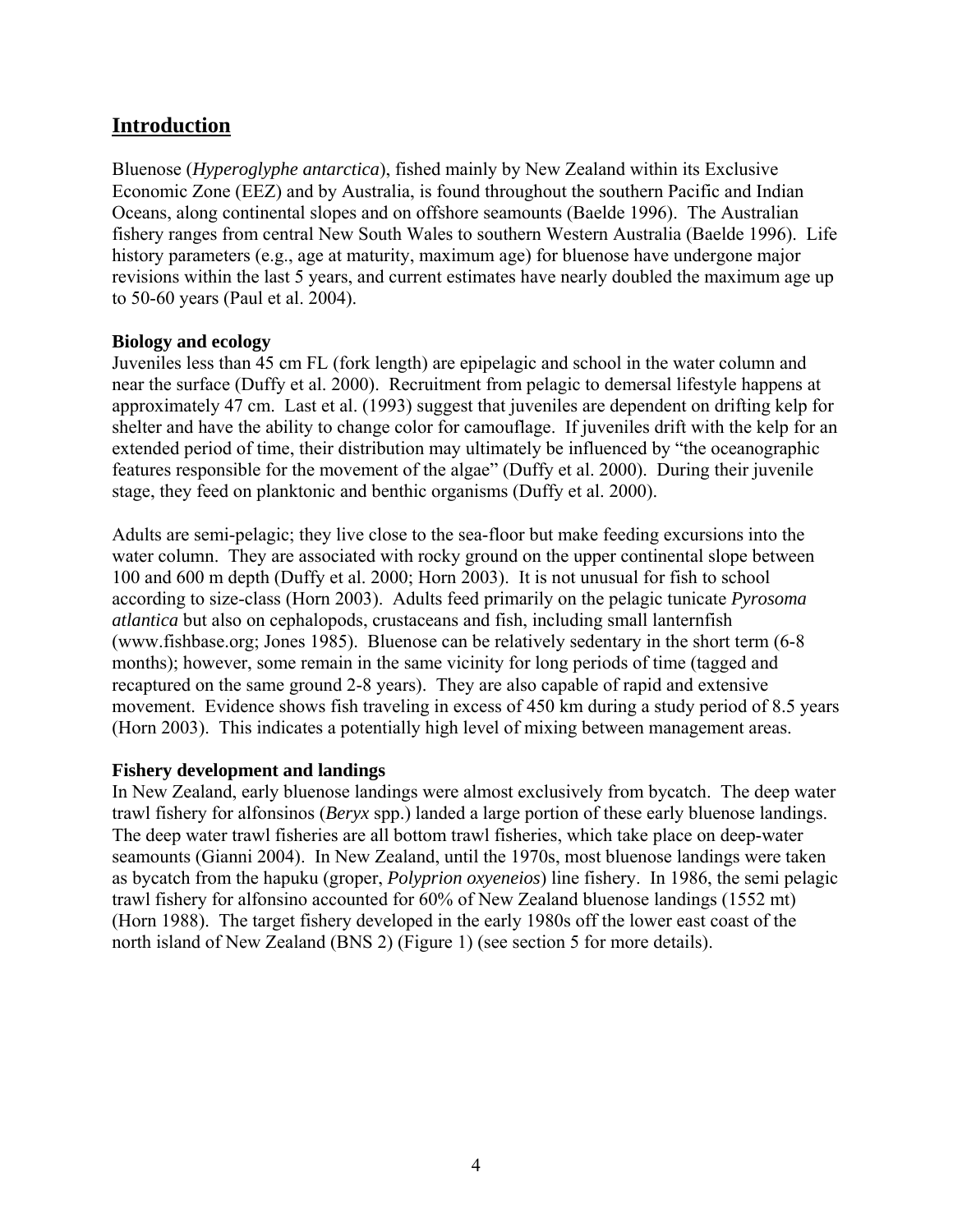

**Figure 1.** New Zealands administrative zones within the EEZ, for bluenose.

Availability of biological information on bluenose when the target line fishery developed was minimal, so in 1985 the New Zealand Ministry of Agriculture and Fisheries began a research program to investigate bluenose and alfonsino (Horn 2003).

New Zealand fisheries landed 28 mt of bluenose by deepwater trawl in 2001, mostly as bycatch in the alfonsinos (*Beryx* spp.) fishery (Gianni 2004), as well as in the gemfish (*Rexea solandri*) inshore trawl fishery (Annala et al. 2004). Annual landings of products fished off of seamounts, including orange roughy (*Hoplostethus atlanticus*), black oreo (*Allocyttus niger*), smooth oreo (*Pseudocyttus maculatus*), cardinal fish (*Epigonus telescopus*), alfonsino (*Beryx splendens*), bluenose, and rubyfish (*Plagiogeneion* spp.), amount to 40,000-45,000 mt (Annala et al. 2004). Most of the trawled bluenose is landed as bycatch from the alfonsino and gemfish trawl fisheries from one of New Zealand's management regions (BNS 2); however in 1995-96, 31% of the bluenose catch from this region was taken by line, including dropline, bottom longline, and dahn lines. The landings in New Zealand's BNS 2 have been maintained at approximately 800-1100 mt annually since the opening. This region accounts for about a third of the national landings, and was only surpassed by BNS 1 as the top producing area in the 2001-2002 fishing year (Sullivan et al. 2005).

Much of the bluenose imported into the US now comes from a targeted hook-and-line fishery in New Zealand, which operates in three of the management regions (BNS1, BNS7, and BNS 8). Target fisheries opened up in BNS 1 in the late 1980s and in BNS 3 in the mid-1990s (Horn 2003). The remaining bluenose fishery is a small, targeted setnet fishery. Targeted trawl and line fisheries for bluenose are developing on the Chatham Rise as well (Annala et al. 2004). Chatham Rise has been fished commercially since 1978, and is one of the main deep-water fishing areas. The Subtropical Convergence (STC) overlies the Chatham Rise, consequently increasing its biological importance (Probert et al. 1997).

In Australia, bluenose, known as blue eye trevalla, is a principal non-trawl species, and has been managed by limited entry since the mid-1980s and by Total Allowable Catch (TAC) since 1992 (Tilzey 2004). The fishery off Tasmania and the southeast coast has traditionally been operated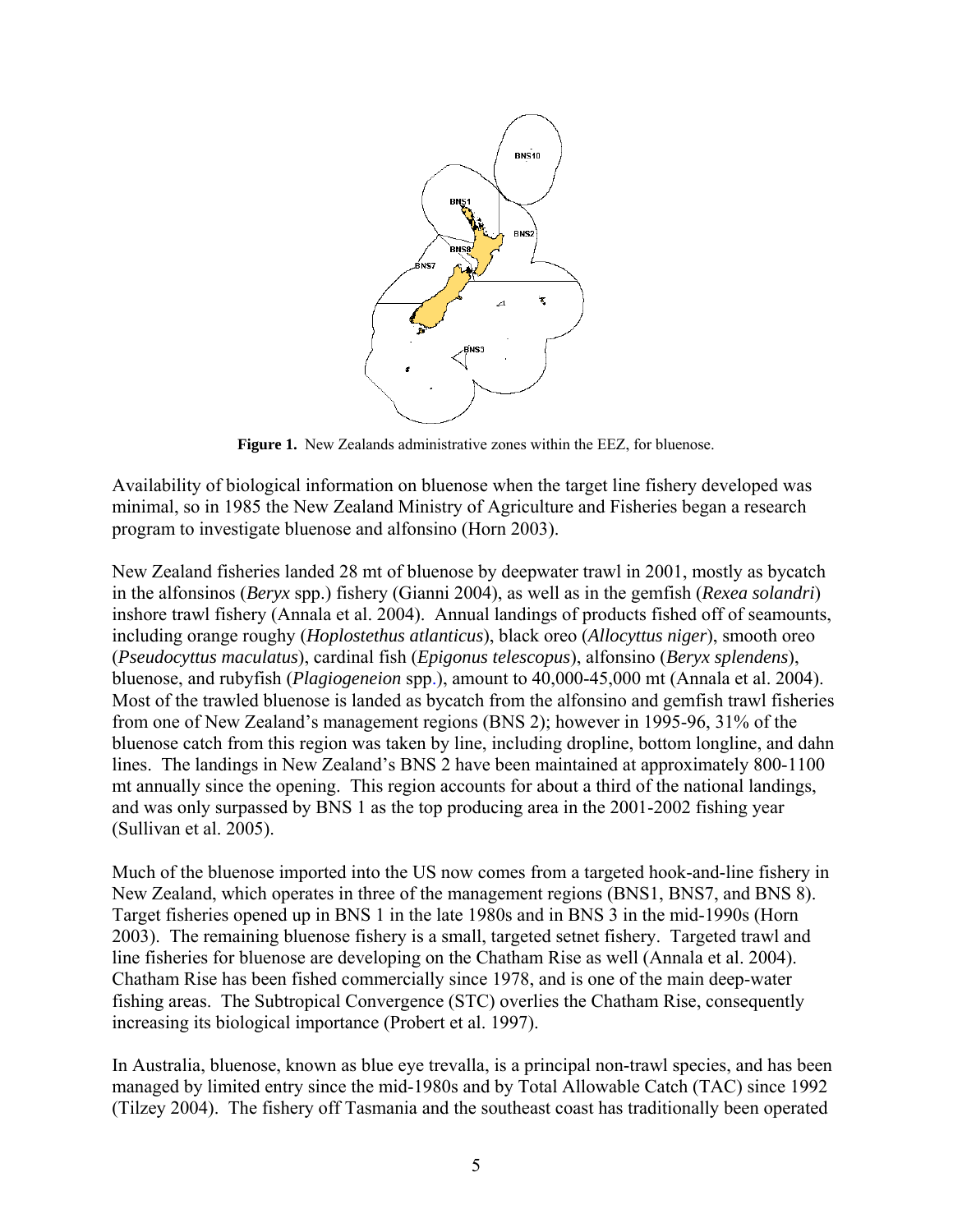with droplines on hard sea bottom (target line fishery) at the continental shelf break between 300 and 500 m. Droplines consist of polypropylene lines anchored with a weight to the sea bottom and supported vertically by buoys. There are generally 10-15 lines per boat, each carrying about 100 hooks (Baelde 1996). A minor component of catches of bluenose to the east of New South Wales were recently identified as ocean blue eye (*Schedophilus labyrinthicus*), but reported as blue eye (Bruce et al. 2002). In 2003 bluenose non-trawl landings in the Southern and Eastern Scalefish and Shark Fishery (SESSF) reached nearly 700 metric tons (mt) (Tilzey 2004).

## **Availability of Science**

In both Australia and New Zealand, fisheries data specific to bluenose have been collected since at least the early 1980s; however, the biology of juveniles is poorly known (Duffy et al. 2000). Much of the size and aging work done has resulted in a lower than expected maximum age, and research on age validation is ongoing. There are a fair amount of data on habitat impacts of the trawl fishery, which represents a small portion of both Australia and New Zealand's fisheries. Due to log book programs in both countries, information on landings and bycatch are readily available, but reference points developed from adequate stock assessments for the species are lacking.

## **Market Availability**

#### **Common and market names:**

Common and market names for *Hyperoglyphe antarctica* include: Antarctic butterfish (fishbase common name), bluenose seabass, Antarctic cutlerfish (US, Canada), bluenose, stone eye (US, New Zealand), blue bream (US, Australia), blue-eye trevalla, bluenose warehou, trevalla, bonita, big-eye, blue eye cod, Griffins silverfish, deep-sea trevalla, deep sea trevally, sea trevally, (Australia) (www.inspection.gc.ca/english/anima/fispoi/fishlist/canadahomee.shtml; vm.cfsan.fda.gov; www.affa.gov.au; Horn 1988). *Hyperoglyphe antarctica* was formerly *Hyperoglyphe porosa* (www.fishbase.org).

#### **Seasonal availability:**

The fisheries operate year around (Baelde 1996).

#### **Product forms:**

Bluenose is available fresh (Baelde 1996) or frozen, usually headed and gutted. Bluenose has relatively high conversion rates (Table 1), the amount of whole fish needed to produce one pound of processed fish.

**Table 1.** Conversion weights from processed to whole fish (http://www.fish.govt.nz/commercial/info/conversions.htm).

|                 | <b>Greenweight Equivalent</b> |                   |                |                |                          |
|-----------------|-------------------------------|-------------------|----------------|----------------|--------------------------|
|                 | Gutted                        | Headed and Gutted | <b>Dressed</b> | <b>Fillets</b> | <b>Fillets, Skin-off</b> |
| <b>Bluenose</b> | $\pm 10^{-1}$                 | 1.40              | 1.70           | 2.25           | 2.80                     |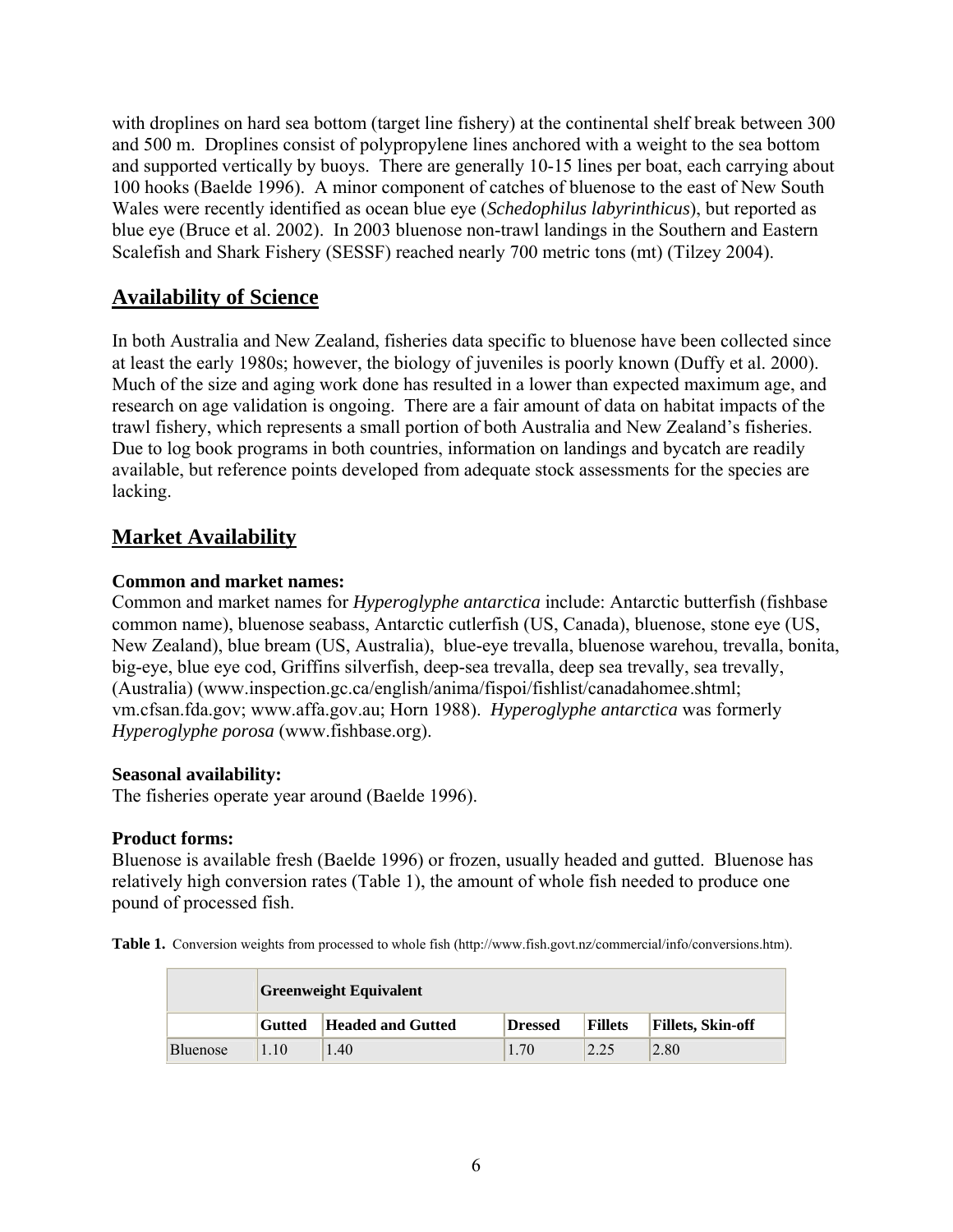#### **Import and export sources and statistics:**

New Zealand's exports of bluenose to the United States in 2004 totaled 858,687 kg, 55% of New Zealand's total bluenose exports of 1,559,279 kg, and 51% of exports by value. This is a decrease over 2003's US exports of 887,035 kg, following a slight decrease in worldwide bluenose exports. New Zealand's exports of bluenose to Australia in 2004 made up 47% of total bluenose exports by value (these are official export figures prepared by the Information Centre, New Zealand Seafood Industry Council, Ltd., from information collected by NZ Customs and supplied by Statistics New Zealand). Imports of bluenose into the US are below their peak of 887,000 lbs in 2003, but still far above 2000 levels.

Bluenose is not commercially exported from Australia (Dr Eileen Gosling, Program Manager-Fish Exports, Department of Agriculture, Fisheries and Forestry Australia, pers. comm., June 21, 2005).

## **Analysis of Seafood Watch® Sustainability Criteria for Wild-Caught Species**

#### **Criterion 1: Inherent Vulnerability to Fishing Pressure**

#### *Growth, longevity and fecundity*

Data currently available on growth and longevity are not fully validated. Maximum ages are definitely more than 25 years and are likely to be in excess of 40 years (Table 2), but until aging studies are fully validated this wide range (25-40+ years) is still applicable. Previous estimates put maximum age as low as 12 years (Horn 1988); however, Horn's (1988) life history parameters are no longer used in New Zealand and analysis of bomb radio-carbon in bluenose otoliths has indicated that the maximum age of this species in both Australia and New Zealand is in excess of 25 years (Kalish and Johnston 2002; Paul et al. 2004). Growth trajectories from Tasmania (Webb 1979 in Horn 1988) were similar to those found in samples from New Zealand, albeit with lower growth rates, and while the growth parameters have been refined, one would expect the same qualitative results. Horn (2003) attributes the early low estimates of maximum age to differences in the interpretation of otoliths. Paul et al. (2004) suggest that otolith zones counted as one year are more likely formed at a rate of one every two years, doubling the estimated ages. If original estimates put maximum age at around 25 years (Annala et al. 2004), an under estimation of half would corroborate Paul et al.'s (2004) estimate of a 50-60 year maximum age. If Baelde's (1996) estimates for a 40 year lifespan are used, the commercial catch is dominated by 3-12 year old fish. Likewise, with Horn's (1988) estimation of individuals being fully recruited to the fishery by age 4, we can adjust for longer lifespan and estimate that fish are recruited to the fishery between 8 and 12 years old, near estimated age at maturity. For the 2004-2005 fishing year, New Zealand's assessment is based on estimates that most of the catch is aged between 5-10 years, with a maximum age of 40-50 years (Hore et al. 2004).

Female fish have a significantly higher growth rate than males and dominate the larger size class. There is no indication of significant regional growth differences (Horn 1988). Reports of widely varying maximum ages as estimated from otoliths between Australia and New Zealand resulted from different aging methods (Paul et al. 2004). There is wide variation in growth rates of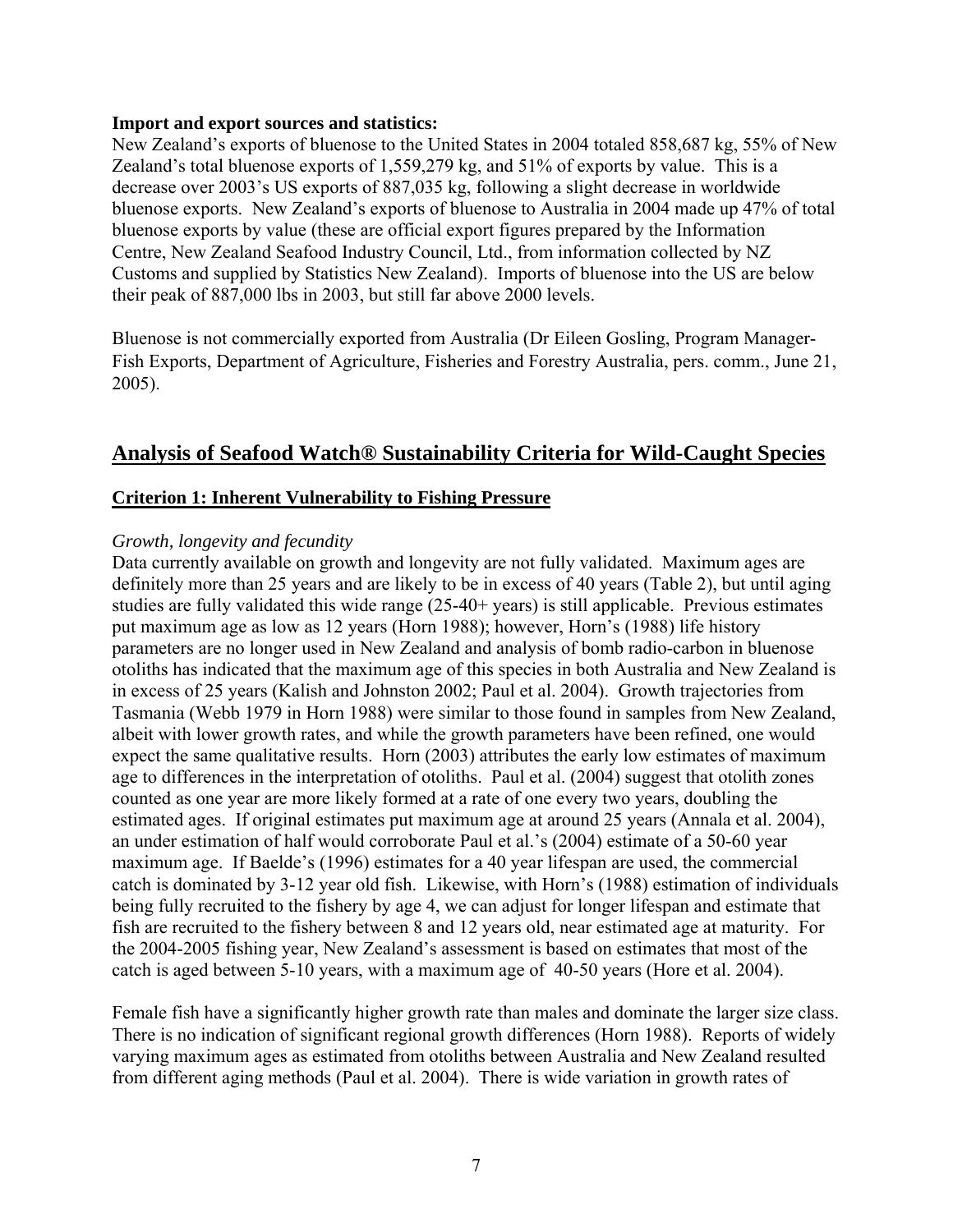individual fish. Their pelagic life history stage makes the fish unavailable to the fishery early in life (Horn 1988).

| <b>Intrinsic Rate</b><br>of Increase (r) | <b>Von Bertalanffy</b><br>Growth<br><b>Parameters</b>                                     | Age at<br><b>Maturity</b>                                        | <b>Maximum Age</b>                                                         | Fecundity                                            | <b>Sources</b>                                                                                                                                 |
|------------------------------------------|-------------------------------------------------------------------------------------------|------------------------------------------------------------------|----------------------------------------------------------------------------|------------------------------------------------------|------------------------------------------------------------------------------------------------------------------------------------------------|
| Unavailable                              | Male: $K=0.081$<br>$L_{\infty} = 81.1^2$<br>Female:<br>$K=0.081$<br>$L_{\infty} = 86.1^2$ | Female:<br>$11 - 12$<br>years<br>Male:<br>8-9 years <sup>5</sup> | 50-60 years <sup>3</sup> ; greater<br>than 25 (used in<br>$assessments)^4$ | $1.3-11$ million<br>oocytes per<br>fish <sup>5</sup> | Smith and Wayte<br>$2004^1$ ; Horn<br>1988 <sup>2</sup> ; Paul et al.<br>$2004^3$ ;<br>Annala et al.<br>$2004^4$ ; Baelde<br>1996 <sup>5</sup> |

**Table 2.** Life history characteristics of bluenose for the two main management regions. Superscript numbers on the life history parameters correspond to the superscript numbers in the sources column.

#### *Spawning/reproductive strategy*

Off southeast Australia spawning occurs from early March to May (Baelde 1996). Bluenose are partial spawners and may not release all of their eggs in one or multiple spawning events. Each fish carries between 1.3 and 11 million oocytes, and like most fish fecundity shows an increase with the length of females (Baelde 1996). Seasonal spawning aggregations for bluenose make mature fish vulnerable to fishing pressure, particularly the hook-and-line fishery (Tilzey 2004). Baelde (1996) found that the proportion of larger fish of both sexes increased from 31.3% during non spawning season (May-Dec) to 61.3% during spawning season (March-May) in Australia.

#### *Species range*

Bluenose range throughout the southern Pacific and Indian Oceans, including New Zealand, in the southwest Pacific, and southern Australia (Baelde 1996). Reports from fishing vessels also identify bluenose near Argentina, in the southeast Atlantic, and near South Africa (www.fishbase.org). In Australia, bluenose range from central New South Wales to southern Western Australia and offshore seamounts (Baelde 1996).

From the limited studies performed, the population seems to be well mixed. No genetic differences have been found from collections off New South Wales, Tasmania, or South Australia (Bolch et al. 1993; Tilzey 2004). Currently a study is being conducted to determine relationships between fish on offshore seamounts and those on the continental slope (Tilzey 2004).

#### *Habitat quality and special considerations*

Bluenose are found on continental slopes and around seamounts in the southern Pacific and Indian Oceans, primarily around New Zealand and southern Australia (Clark and O'Driscoll 2003). Around New Zealand, bluenose are found on the seamounts closest to land, and within the 1000 m depth contour (Figure 2). The 1000 m depth contour has the highest proportion of fished seamounts in New Zealand waters, with 80% of such seamounts fished (Clark and O'Driscoll 2003). Some seamount habitats have been heavily fished for other deepwater species, like orange roughy and oreos, with severe impacts on biotic and abiotic habitat structure from scraping of the seabed, re-suspension of sediments, and destruction of sessile animals like corals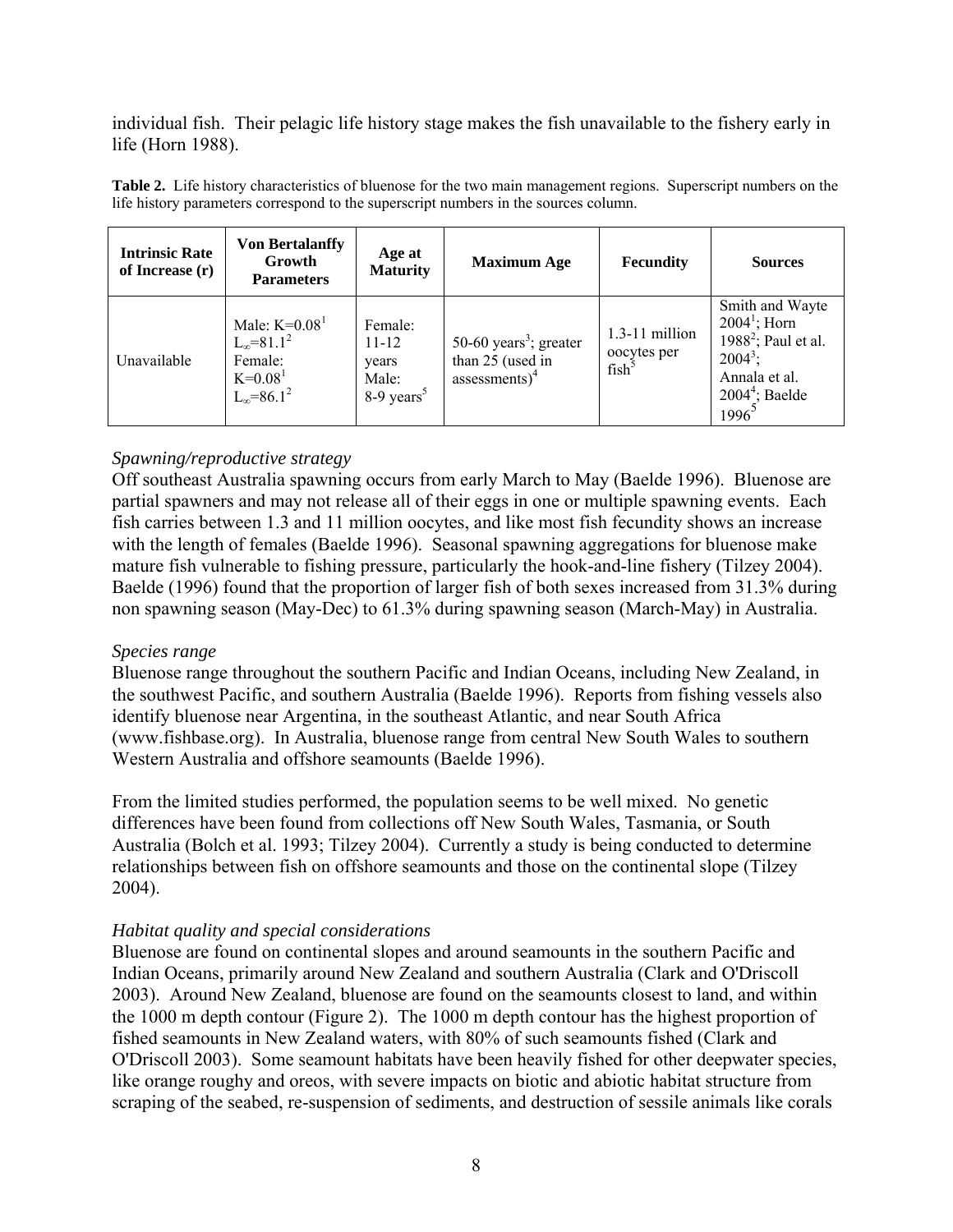and sponges (Clark and O'Driscoll 2003). More than 25 years of trawling on and within 10 km of seamounts have damaged the habitats. This habitat loss could in turn affect the bluenose population's ability to sustain itself under heavy fishing pressure, although there have been no studies on bluenose productivity and its relationship to habitat quality.



**Figure 2.** Distribution of the most important seamounts in fisheries for orange roughy (yellow squares), oreos (red circles), black cardinalfish (green diamonds), alfonsino (black stars), and bluenose (blue triangles-highlighted with arrows). Symbols on seamount have been offset for clarity. From Clark and O'Driscoll (2003).

#### *Behavior*

Bluenose may be resilient to fishing pressure due to widespread distribution, occurrence in untrawlable areas, and presumed pelagic juvenile lifestyle; however, schooling behavior does make bluenose vulnerable to certain fishing methods like a mid-water trawl (Horn 1988). There is also concern that longevity and lack of long distance moving during the non-spawning period may contribute to localized depletion (Sullivan et al. 2005).

In Australia, migrations of bluenose between deeper wintering grounds, shallower feeding grounds, and spawning summer grounds in both northeast Tasmania and Victoria, Australia, have been observed (Winstanley 1978; Baelde 1996). Rowling (1999) found clear seasonal patterns in the Australian fishery with spring landings dominated by smaller fish and the highest number of large fish appearing in the fall. The seasonal variation could be attributed to sizespecific migration (Horn 2003). Gear type also influences average size of the landings, with larger fish appearing in the dropline fishery than in the trawl fishery (Rowling 1999). The pattern of modes in the size distribution of landings from the dropline fishery is thought to reflect behavioral patterns that occur after settlement (Rowling 1999).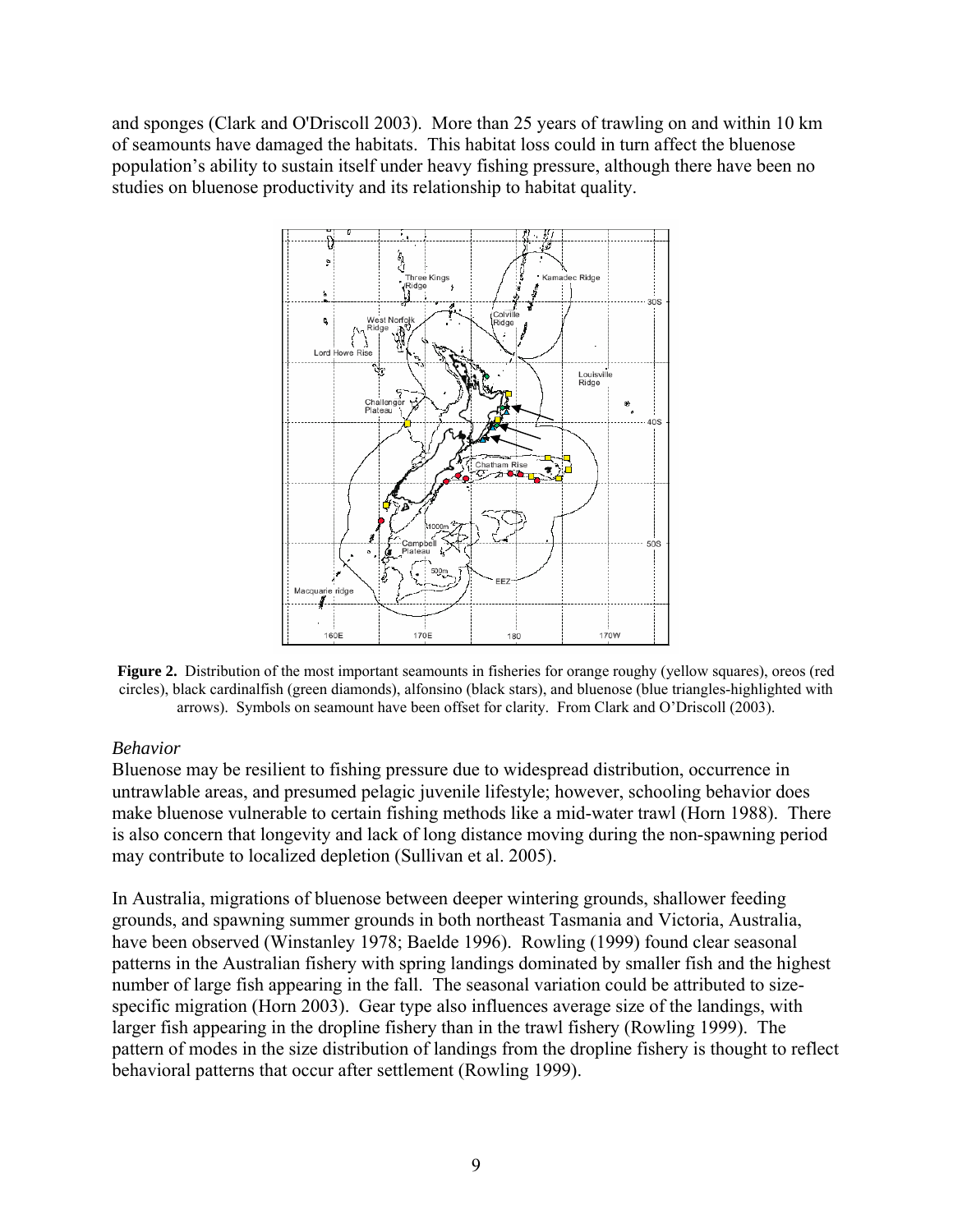Experimental dropline surveys in southern Australia show that while immature individuals are vulnerable to the gear, they do not comprise the bulk of the landings (Jones 1985). In Tasmania, the bulk of commercial catch consisted of small (<55 cm FL) immature (3-4 years) fish yearround (Baelde 1996). This is consistent with other findings that show variation in latitude, where the small, northern fishery is dominated by large fish and the central and southern fisheries land more medium sized and small fish, except during the spawning season in the fall (Rowling 1999). In New Zealand, juveniles <45 cm FL are rarely caught (Horn 1988). Findings show that two thirds of the commercial catch are pre-reproductive fish (Horn 1988). There is some evidence that larger fish concentrate on seamounts, but the data are sparse, and there are suggestions of an increase in the proportion of small fish in seamount catches since the mid-1990s (Rowling 1999).

#### **Synthesis**

Recent recalculations of age based on bomb carbon have greatly increased the estimated maximum age of bluenose. The readjustment of the maximum age and recalculation of size at age have led to higher estimates of age at maturity. The new growth and aging parameters are of moderate to high conservation concern individually. Overall, based on a maximum age of more than 25 years, the overall inherent vulnerability is a moderate conservation concern, although it is just on the cusp of a high conservation concern. Finally the high levels of immature fish caught in the fishery as a result of migrations and schooling behaviors raises concern about the sustainability of the fishery. These areas of moderate concern combined with areas of low concern such as fecundity and range give bluenose a moderate inherent vulnerability ranking.

#### **Inherent Vulnerability Rank:**



## **Criterion 2: Status of Wild Stocks**

## *Current population size and occurrence of overfishing*

While no quantitative stock assessments have been performed for the New Zealand or Australian bluenose stocks, both countries have developed qualitative assessments. Australia's Southern and Eastern Scalefish and Shark Research Assessment Group (SESSRAG) is in the process of developing a quantitative stock assessment for Australia (Rowling, pers. comm.). The New Zealand plenary report on bluenose was completed in 1996, with the most recent update from May 2005 (Sullivan et al. 2005). The New Zealand stock is thought to be above maximum constant yield (MCY) in most regions (Sullivan et al. 2005). MCY is defined as "the maximum constant catch that is estimated to be sustainable, with an acceptable level of risk, at all probable future levels of biomass" (Sullivan et al. 2005). The Australian SESSF (Southern and Eastern Scalefish and Shark Fishery) 2004 status of bluenose classified the stock as "not overfished," but localized overfishing may be occurring. There is uncertainty surrounding the classification of the Australian stock. Long term potential yield is unknown, and the reliability of the Australian assessment of bluenose is poor (Tilzey 2004).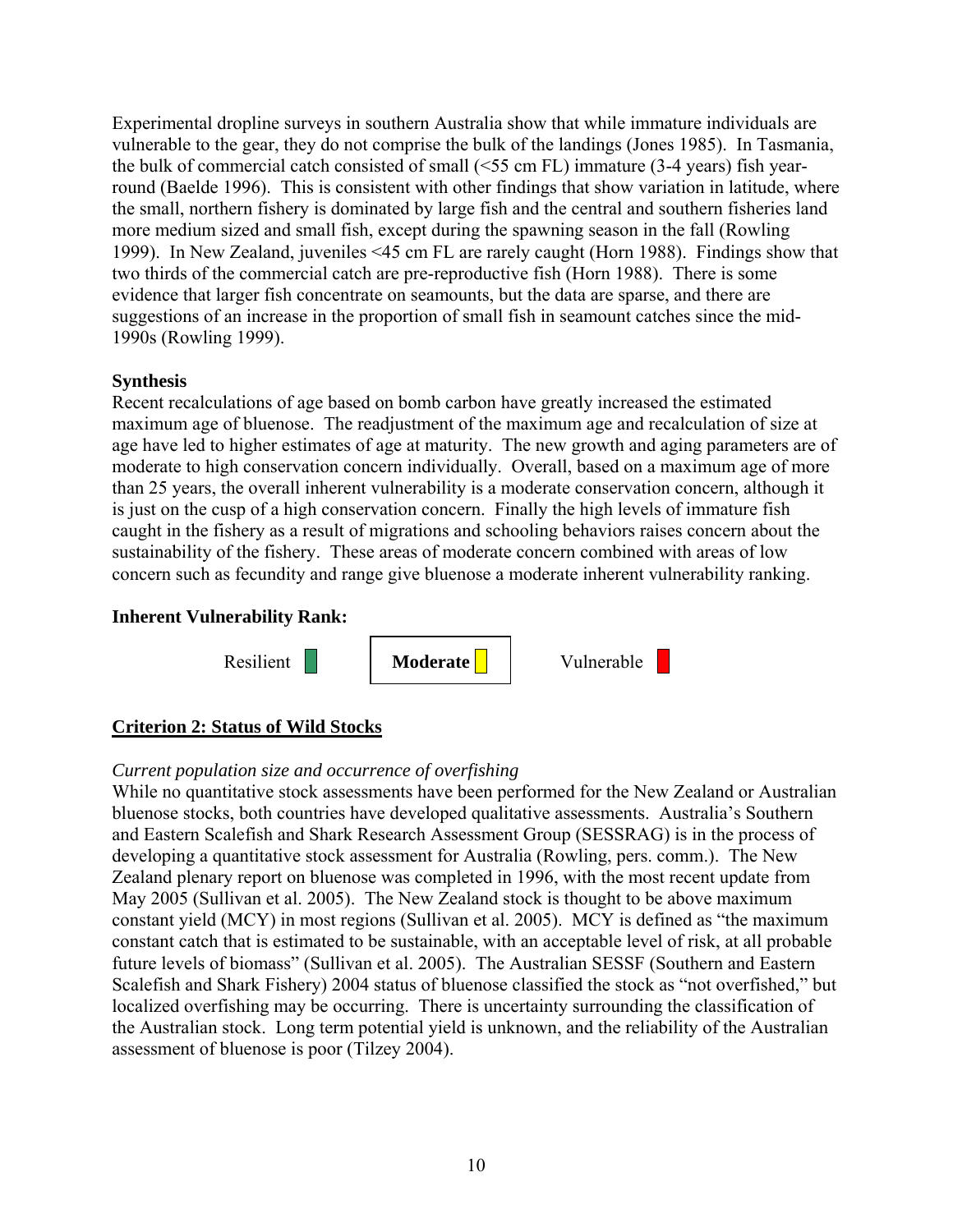No fishery-independent biomass estimates are available for bluenose, thus all biomass information is derived from fishery-dependent data. These assessments rely on catches and catch rates, which are affected by gear technology improvements. When fishing power increases, the use of unstandardized catch rates leads to optimistic assessments and a real possibility that catch rates do not reliably indicate relative stock abundance. Furthermore no age structured modeling has been completed, there is no information available to determine a stock-recruitment relationship, and there are inconsistencies and a lack of a good time series for logbook data. Additional complications of having fishery-dependent data only are that the introduction of ITQ (individual transferable quotas) as the main form of management makes interpretation of catch rates difficult.

MCY cannot be estimated for the New Zealand fishery because stock size is unknown. An estimate of 520 mt, based on estimated  $B_0$  of 6,600 mt from the age-structured model, is the current best guess of MCY. The fishery sustained annual catch of approximately 1000 mt between 1991-92 and 1995-96, which suggests the estimated  $B_0$  was conservative (Annala et al. 2004). Furthermore, the 2002-03 population index in BNS1 was at 106% of the average index, indicating that the population in BNS1 is most likely above  $B_{MSY}$ . For other management areas, the population is thought to be above  $B_{MSY}$  as well (Annala et al. 2004).

Catch per unit effort (CPUE) may not be a reliable index of abundance because of a combination of bluenose and fisher behavior such as schooling and habitat preference by size. While catch and effort data may prove useful in estimating biological reference points, a fishery-independent index would improve confidence. Since no fishery-independent index of abundance exists, determining whether proposed allowable catch limits would allow movement towards  $B_{MSY}$  and whether the stock abundance has remained stable at current catch levels involves moderate uncertainty.

#### *Degree of uncertainty in status of stock*

There is moderate uncertainty in the status of the bluenose stock in both Australia and New Zealand. Both countries lack a quantitative stock assessment, little is known about the stock recruitment relationship, and nearly all of the population data comes from fishery sources. Despite these short-comings, both Australia and New Zealand have qualitative estimates of the status of the stock, and catch limits are adjusted to reflect these estimates (Annala et al. 2004).

In New Zealand, the target logbook coverage in the longline fishery is 100% because this fishery accounts for 80% of total catch. However, overall coverage dropped from 40-50% in previous years to 22% and 15% in 2001-02 and 2002-03, respectively. Lacking full coverage and having variable levels of coverage compromises the ability of the adaptive management program (AMP) to reflect accurate spatial patterns of fishing effort and detect overfishing. In all management areas except for BNS3, managers are uncertain if the TACC (total allowable commercial catch, which excludes recreational "customary" fishing quotas) is sustainable or will "allow the stock to move towards the size that will support the MSY" (Annala et al. 2004). Australia faces the same uncertainty in stock size and structure as New Zealand, thus ranks the reliability of the bluenose assessment as "poor" (Tilzey 2004). Further contributing to uncertainty in the stock in both countries is the lack of validated aging data (Paul et al. 2004).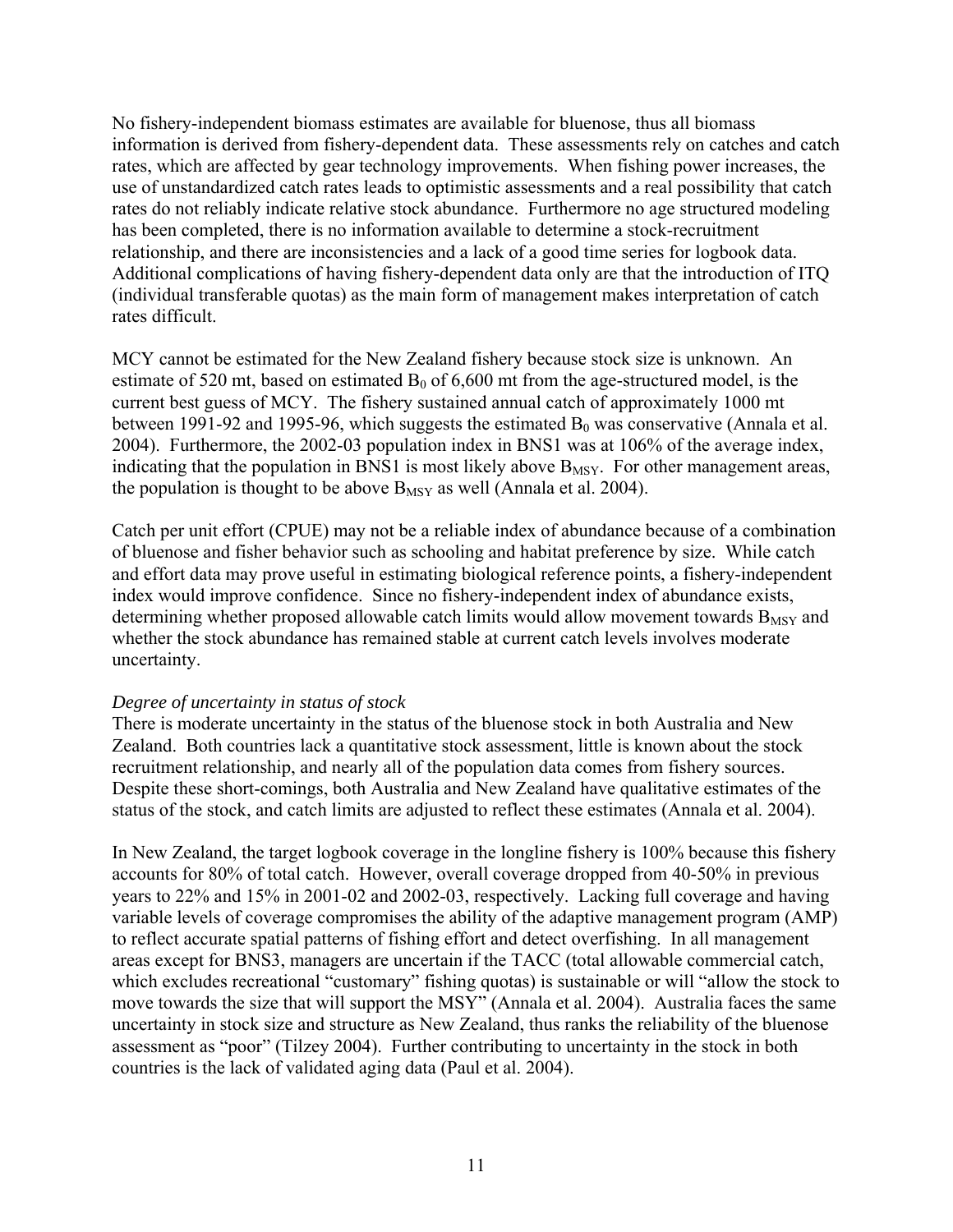#### *Long-term trend*

The bluenose fishery is relatively new, with very little long-term or time series data. The trawl fishery for bluenose did not begin with any significance until 1989, so long-term data available are minimal (Clark and O'Driscoll 2003). Prior to 1981, bluenose was sometimes recorded as hapuku (groper), thus earlier data may be inaccurate (FAO 2002). In Australian waters, bluenose have been identified in landing records since only 1978-79, despite the targeted fishery beginning nearly 20 years prior. Landings remained steady at around 100-150 tons annually until the mid-1980s when fishing on offshore seamounts increased landings (Rowling 1999).

#### *Short-term trend*

#### Australia

Bluenose is a relatively small fishery in Australia, with landings at less than 1000 tons annually. Australia allows "carryover" of uncaught quota between years, and in 2003 permitted 20% carryover from the 2002 quota. In 2004, the TAC was reduced (Tilzey 2004). Despite the changes in TACs and interannual quota carryover, landings have remained relatively stable (Figure 3) although CPUE has declined slightly in recent years.



**Figure 3.** Landings and TACs for the trawl fishery and non-trawl fisheries in Australia between 1992 and 2003.

#### New Zealand

In New Zealand, CPUE, both standardized and unstandardized, has remained relatively stable since bluenose became an important commercial fishery (Annala et al. 2004). CPUE for the combined targeted bluenose line fishery, as well as for the alfonsino target trawl fishery, in which bluenose can comprise a large portion of bycatch, have also shown relatively little change since heavier exploitation began (Figure 4).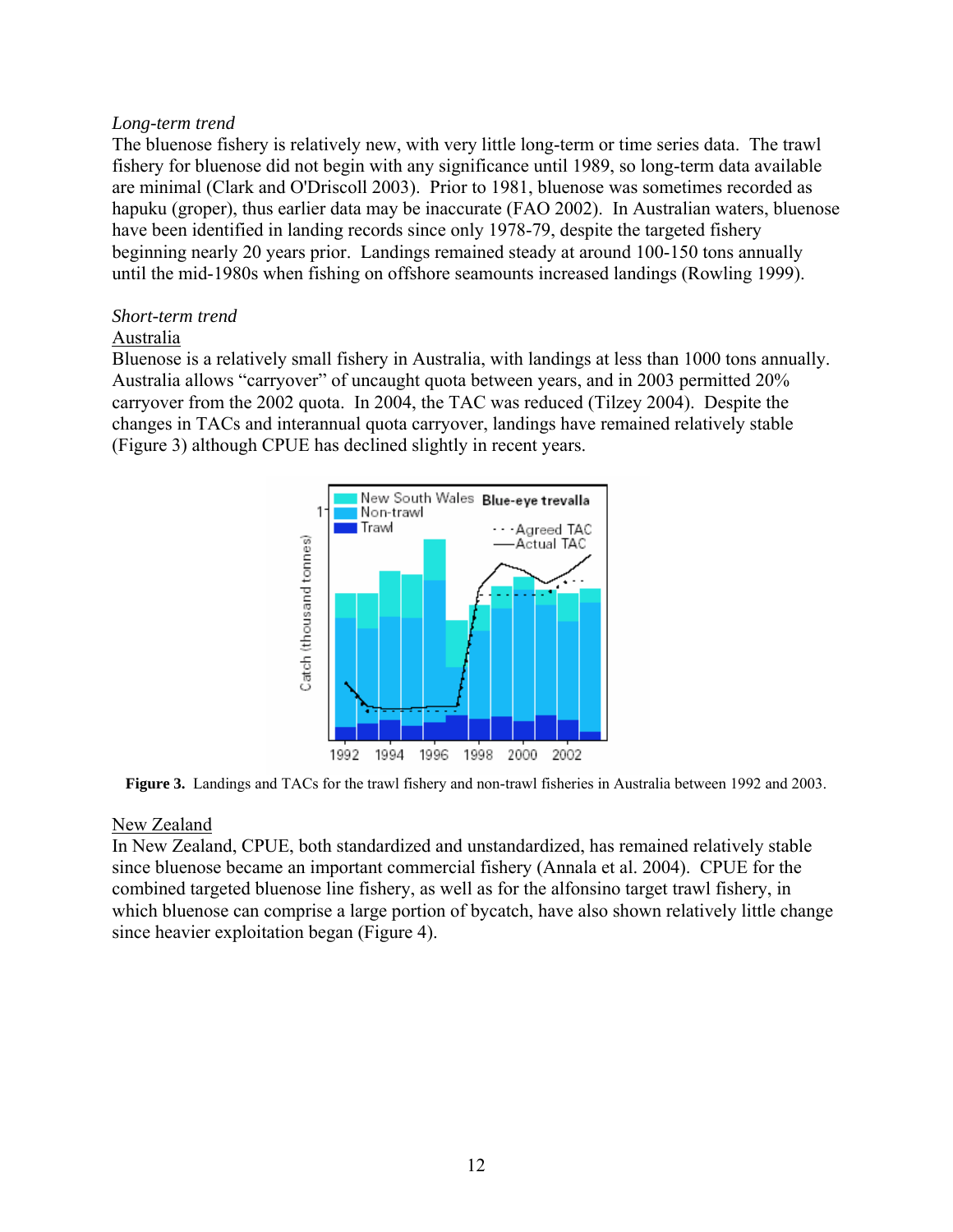

**Figure 4.** Index of CPUE for the bluenose fishery in New Zealand in BNS 2. From Annala et al. (2004).

Catch levels between 919 mt and 1288 mt have been maintained since the early 1990s (under TACCs ranging from 833 to 873 mt). Given that an increase in the TACC was requested to cover over-catch in the trawl fishery, New Zealand's Ministry of Fisheries does not anticipate an increase in effort or environmental impact for trawl or longline fisheries (Annala et al. 2004).

#### *Age, size, and sex distribution relative to natural condition*

Analysis of Australian data that were first collected in the 1950s shows no changes in size at maturity since the fishery began (Cowper 1960 in Baelde 1996). Larger fish were caught by dropline in the early years of the fishery, but it is not known whether this reflects a decrease in fishing vulnerability (due to change in aggregation behavior or distribution) or a decline in abundance due to fishing pressure (Baelde 1996). Likewise, the New South Wales fishery shows year to year consistency in length frequency between 1992 and 1995 (Figure 4) (Rowling 1999)



**Figure 5.** Length frequency for bluenose landings from 1992 to 1995 in New South Wales.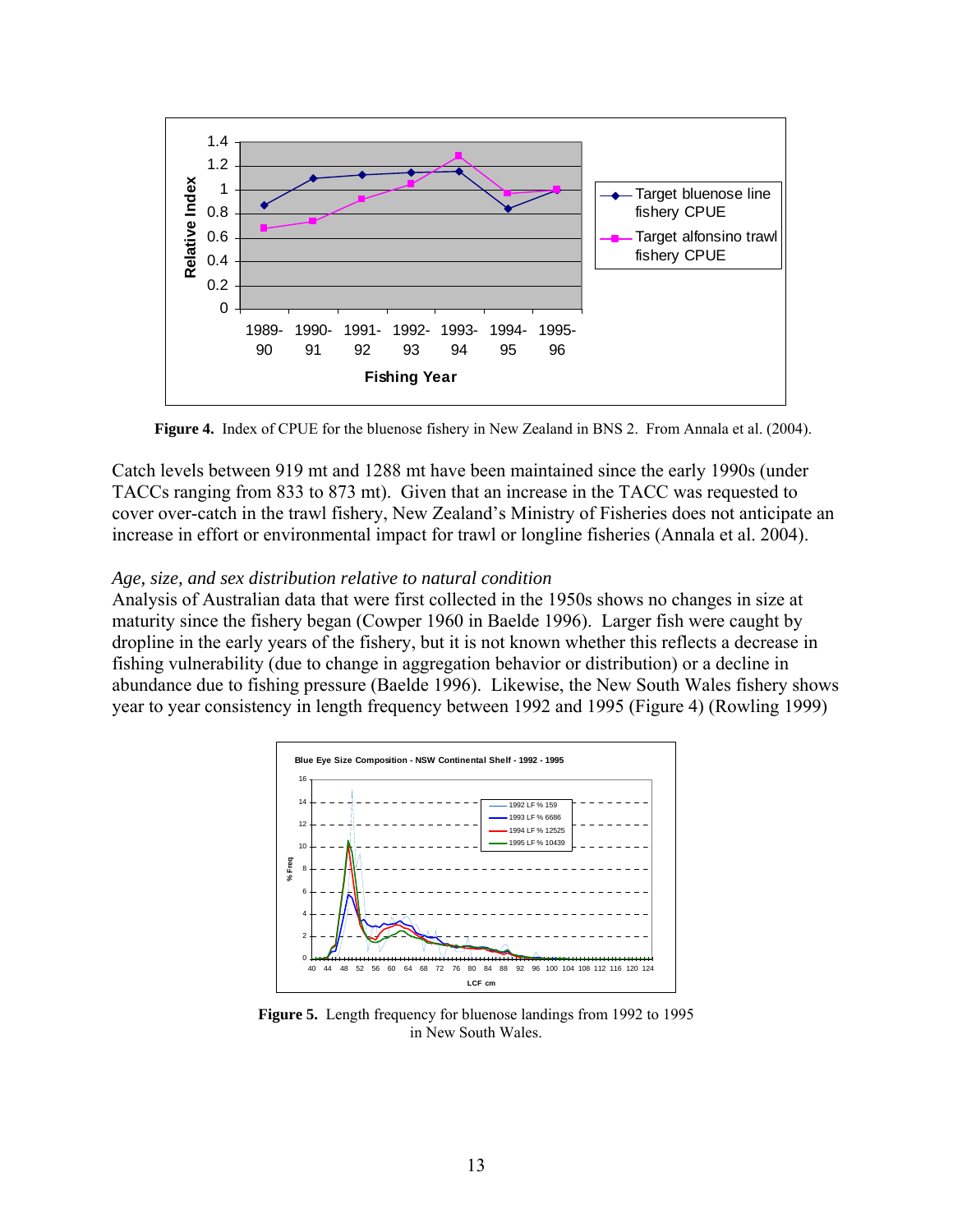For fish taken in New Zealand's Bay of Plenty (eastern BNS 1) there appears to be a decline in average length of female fish. This trend, however, is not apparent for females in East Northland (western BNS 1) or for males in either area (Annala et al. 2004).

#### **Synthesis**

While fishery-dependent data on bluenose landings and CPUE show that the populations have remained relatively stable, there has not been a quantitative stock assessment for bluenose in New Zealand or Australia. Thus, population biomass is unknown, making accurate estimates of MSY impossible. However, the general thought is that the New Zealand stocks are healthy and above  $B_{MSY}$ , while Australia's stocks are fully fished. TACs/TACCs have worked well in ensuring a consistent catch and CPUE since the fishery expanded in 1989-1990, indicating that the stock is most likely above the target population size. However, due to the number of uncertainties and the lack of a quantitative stock assessment, the status of wild stocks ranks as a moderate conservation concern.

#### **Status of the Stocks Rank:**



#### **Criterion 3: Nature and Extent of Bycatch**

The close association of many species with bluenose is reflected in the fact that fisheries for species that occur as incidental catch in the bluenose fishery also take bluenose. Bluenose has been caught incidentally in commercial fisheries for many years prior to the development of a targeted fishery. In 1986, the semi-pelagic (or mid-water) trawl fishery for alfonsino accounted for 60% of New Zealand bluenose landings (1552 mt) (Horn 1988). Likewise, alfonsino is caught in the targeted bluenose bottom longline fishery in BNS1. Incidental catch of alfonsino has been consistent over time, but comprises a "very small proportion" of the total alfonsino catch in the region (Annala et al. 2004).

#### *Percent of targeted landings*

Hapuka, bass grouper, dogfish, gemfish, ling, redfish, ocean perch, blue grenadier, and Ray's bream are all taken in Australia's dropline bluenose fishery (Smith and Wayte 2001 in Bruce et al. 2002). A single experimental survey of the dropline fishery off South Australia targeting bluenose showed high levels of bycatch of piked dogfish (*Squalus megalops*), which was 68% of the bluenose catch. This shark is considered "data deficient" by the IUCN Redlist of Threatened  $\text{Species}^{\text{TM}}$  (www.iucnredlist.org). However, catches of the piked dogfish and the size distribution of individuals caught did not change in comparisons between the 1976-77 and 1996- 97 years (Graham et al. 2001), indicating that the bycatch is not having major deleterious effects on the population. A small number of other teleosts (47) and elasmobranches (37), excluding piked dogfish, were also caught in the experimental study indicated above. Total incidental catch, both discarded and retained, was 86% of the bluenose catch. There were no data in this study indicating what was retained (Jones 1985). The majority of the teleosts, which included hapuku, gemfish, and ling, are commercially-valuable and thus retained when caught (Tilzey 2004).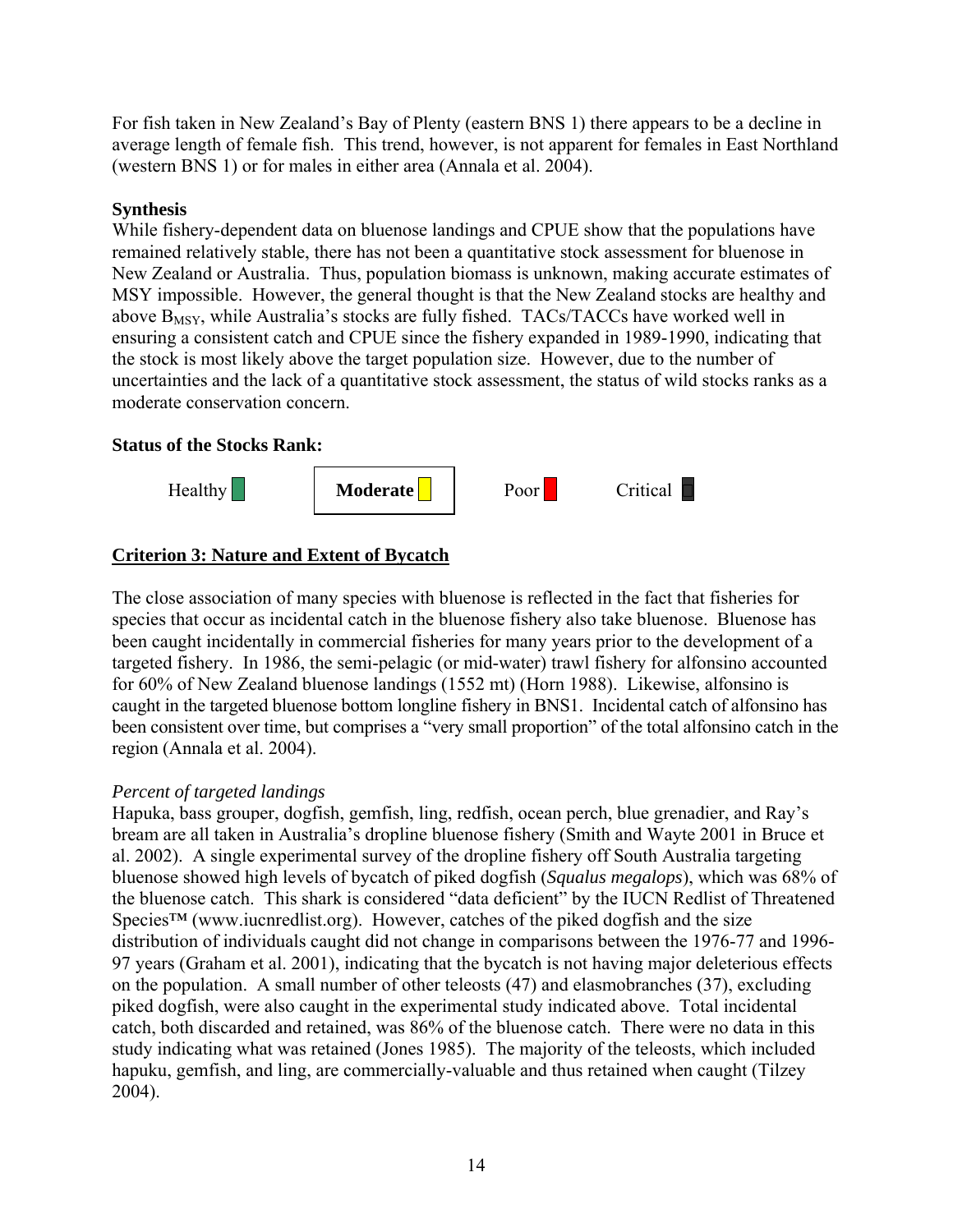#### *Bycatch in targeted bluenose fisheries*

Major concerns for the predominant fisheries are bycatch of undersized or non-target finfish and sharks resulting in stress, damage, or fatalities to bycatch species; lines entangling and damaging structures or marine life; and lost gear entangling seafloor or marine life (Morgan and Chuenpagdee 2003).

In New Zealand's BNS 1 and BNS 3 regions, the industry has acknowledged the potential interaction with seabirds and developed and implemented a Code of Practice that was proposed in 2001. Special deployment methods of longlines (heavy weights and quick sinking) used in the dropline fishery may result in lower seabird mortality than other longline methods (Annala et al. 2004). Australia's Department of Environmental Heritage ranks the relative rate of seabird bycatch in the South East Non-trawl Fishery using longlines, trotlines, and droplines as "low/insufficient data" where the definition of high relative bycatch is "a regularly reported bycatch rate exceeding 0.1 birds/1000 hooks" (www.deh.gov.au). Reporting procedures are currently being developed in New Zealand to help measure and monitor rates of capture/mortality of non-fish bycatch (Annala et al. 2004). Further bird bycatch studies in New Zealand of the entire demersal longline fishery show that between 1999 and 2000, 203 seabirds were reported captured. Of these, 12 were released alive. However, observer coverage may be incomplete. Incidental catch figures are not available for the bluenose longline fishery as there is currently no observer coverage of this fishery (Anonymous 2004).

In Australia, the continuing rise in the fur seal population has resulted in significant increases in seal-fishery interactions throughout the SESSF (Tilzey 2004), but given the low occurrence of interaction of marine mammals in the bottom longline fishery, this is of low concern. Furthermore, the ISMP (Integrated Scientific Monitoring Program) recorded a "low trawl bycatch of marine birds and reptiles" (Tilzey 2004).

Observed discard rates for all fish species managed in Australia's South East Trawl Fishery since 1993 are about 40-50% by weight of total catch for all species (approximately 100% of the targeted landings) off New South Wales and eastern Victoria, and around 35% (54% of targeted landings) west of Bass Strait; however, ecological and economic impacts of such discard is unknown. To address the high ratio of discards to total catch, the Australian government has permitted cross-sector leasing to encourage a reduction in discards (Tilzey 2004). Discards of non-quota fish in Australia's non-trawl fishery were 41%, while discards of quota species were less than 1%. The quota species with highest discard over the entire non-trawl fishery were gummy sharks (36%). Piked dogfish comprised most of the discards (89.4%) in the dropline fishery as a whole (Talman et al. 2004). In 2003, allowable discards for the bluenose trawl fishery were set to zero (Tilzey 2004).

In a sampling from the targeted bluenose dropline fishery in Australia discarded bycatch was very low, less than 1% of retained catch. Retained incidental catch, however, was about 6% of retained bluenose (Knuckey et al. 2002). The discarded fish in the study were comprised of black shark, draughtboard shark, and damaged bluenose. A similar study in the demersal longline fishery, most targeting pink ling (*Genypterus blacodes*) found a discarded bycatch rate of about 7% of retained catch, and a retained incidental catch rate of about 12%. The retained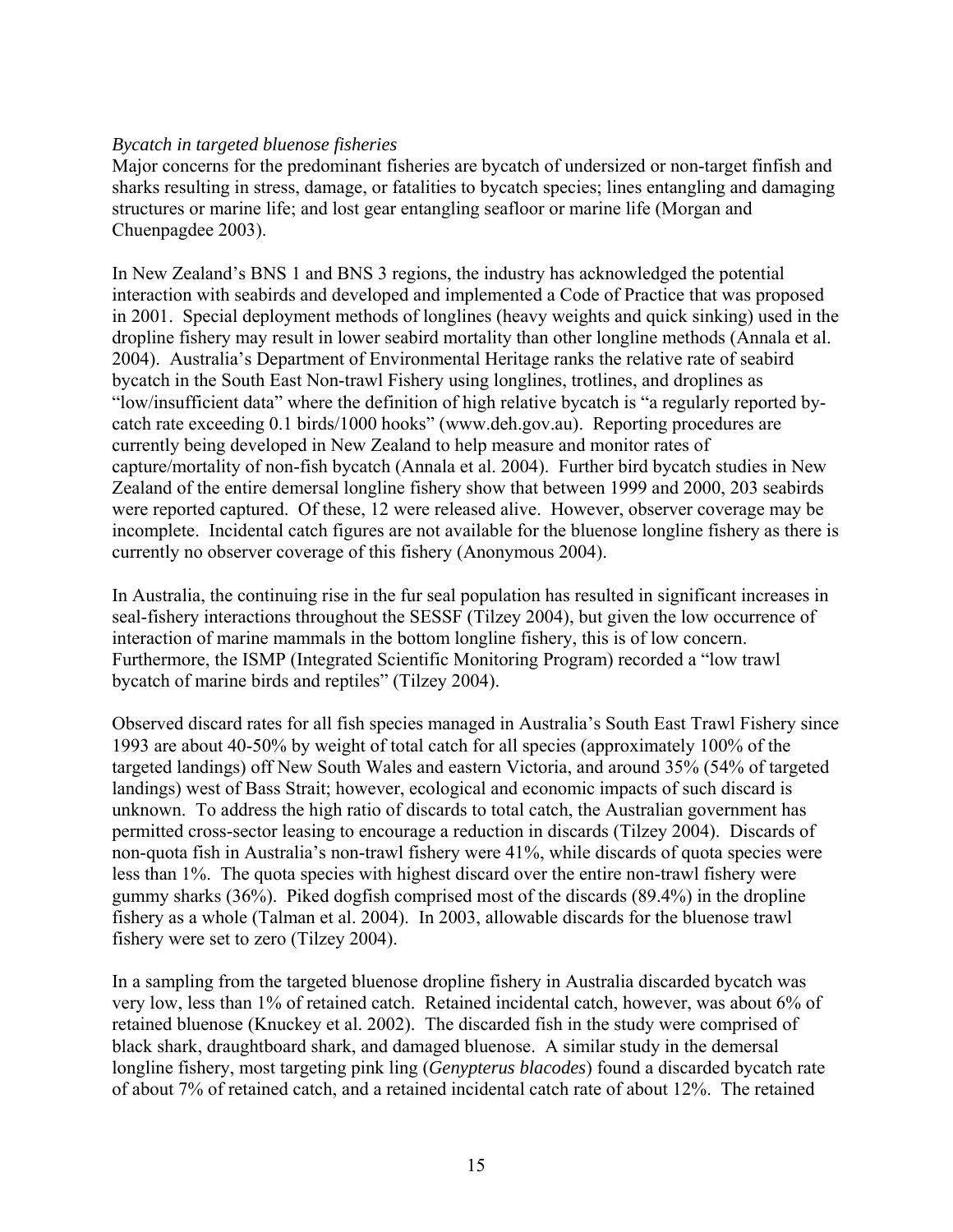species included blue eye trevalla, ribaldo, offshore ocean perch, platypus shark, and various other shark species (Knuckey et al. 2002).

#### *Bluenose as bycatch*

Nearly as much bluenose is landed as incidental catch in other fisheries as in targeted fisheries. It constitutes a major incidental catch species for alfonsino and gemfish target fisheries, as well as a minor incidental catch species for the gemfish and hoki trawls. Allowable discards of bluenose in the trawl fishery in 2003 were set to zero (Tilzey 2004). Approximately 50% of BNS 2 bluenose catch in 1995-96 was taken as incidental catch in the alfonsino midwater trawl fishery. Bluenose is also a minor incidental catch species of line fishing targeting hapuku and ling; incidental catch constitutes 32% of the bluenose landed in line fisheries (Annala et al. 2004). In Australia, bluenose is also taken in other fisheries, and has a discard rate of only 3% across all fisheries (Talman et al. 2004).

Alfonsino and bluenose have the closest linkage (Clark and O'Driscoll 2003). In fact, the constraint on the expansion of the alfonsino fishery may be the levels of bluenose bycatch and limited bluenose TACC (Annala et al. 2004). Much of the overcatch of the bluenose quota comes from incidental catch. When fishing practices in the alfonsino trawl fishery changed to reduce bluenose bycatch, overcatch was reduced to around 10%, where it currently remains (Annala et al. 2004).

#### **Synthesis**

While incidental catch of finfish in the dropline fishery exceeds 100% of bluenose landed, the catch is counted against the allowable catch for the caught species and is not discarded. A predictable assemblage of finfish bycatch in the bluenose targeted fishery and in the fisheries where bluenose is bycatch has led to a rigorous management plan to ensure that bycatch is accounted for. There is concern about bycatch of benthic organisms in the bottom trawl fishery, but as this is a very small fraction of bluenose catch in a non-target fishery the threat is very low. Seabird bycatch is a concern in all bottom longline fisheries; however, both the Australian and New Zealand governments have taken an active role in reducing bycatch, and methods to reduce bycatch are incorporated in the fisheries' management plans.



| Benign | Moderate | Severe | <b>Tritical</b> |
|--------|----------|--------|-----------------|
|--------|----------|--------|-----------------|

#### **Criterion 4: Effect of Fishing Practices on Habitats and Ecosystems**

The bluenose fishery is split between a deep sea trawl fishery, often concentrated around seamounts, a midwater trawl fishery, and a dropline or bottom longline fishery. While bottom longlines have the potential to cause habitat damage by tangling on or crushing deepwater corals at anchor points, the amount of damage is generally thought to be low (Fossa et al. 2002). Hookand-line fisheries contribute substantially to marine debris in reef areas, but affect a very small portion (0.2%) of reef habitat (Chiappone et al. 2005). Midwater trawls are not designed to contact the seafloor, but can be towed very near the bottom. The impacts of this occasional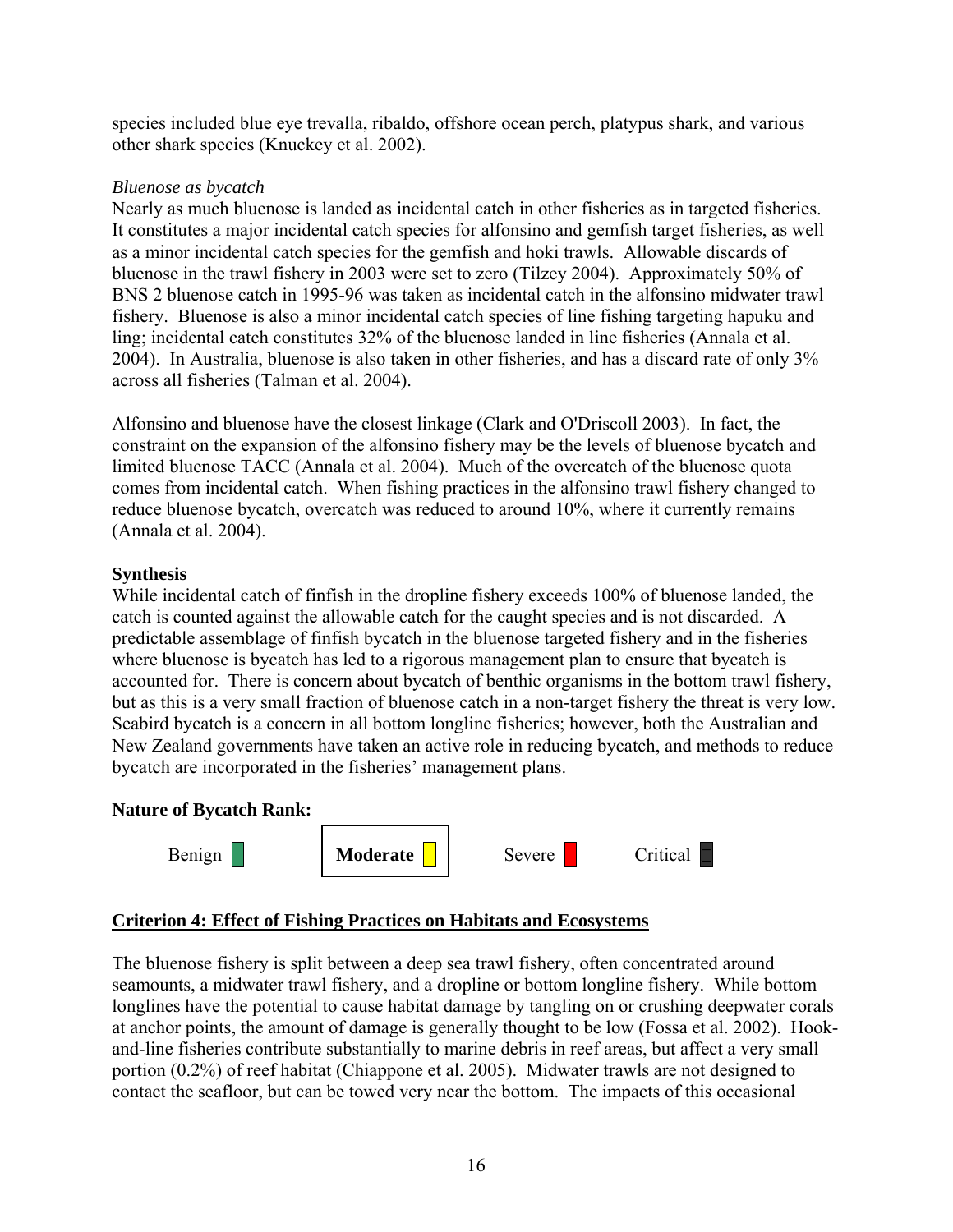contact is not well studied (Morgan and Chuenpagdee 2003); however, the deep sea trawl fishery has long been known to cause serious habitat damage (Clark and O'Driscoll 2003).

While the targeted fishery for bluenose is dominated by dropline and other non-trawl fisheries, bluefish are also caught as bycatch in the deepwater trawl fishery for alfonsinos (*Beryx* spp.). New Zealand seamounts that are important for bluenose are all within the 1000 m depth contour, primarily around the east side of the North Island (Figure 1) (Clark and O'Driscoll 2003). Both of these fisheries are bottom trawl fisheries that occur primarily on seamounts in international waters (Gianni 2004). Such bottom trawl fisheries have large bobbins set along the ground rope of the trawl, which are likely to crush benthic organisms like corals and large sponges as they are pulled along the seafloor (Probert et al. 1997). As new seamounts and deepwater grounds are fished, New Zealand fishermen report an accompanying decline in invertebrate bycatch taken in trawls (Jones 1992), indicating rapid depletion of the deepwater reef building species.

The fisheries for orange roughy and alfonsinos, combined with 8 other species, constitute 95% of the landed catch in high seas bottom trawl fisheries (Gianni 2004). In terms of habitat and ecological impacts of the high seas trawl fishery for orange roughy, the removal of epibenthic organisms that provide much of the habitat and community structure on the seamount is of great concern. Bycatch of corals such as *Goniocorella dumosa* and *Solenosmilia variabilis*, the most prominent deepwater reef-building species on seamounts around New Zealand and Australia, as well as other invertebrates are some of the characteristic bycatch species reported from the New Zealand orange roughy fishery (Probert et al. 1997; Gianni 2004). The foot rope of the trawl drags along the bottom, so these epibenthic organisms are removed or damaged along the track of the trawl (Koslow et al. 2001). In the Australian and Tasmanian trawl fisheries, so much deepwater coral was removed that an industry trade based on the bycatch of bamboo, gold, and black corals began (Grigg and Brown 1991). Fortunately the response of the Australian government to the high levels of bycatch on seamounts resulted in the closure of  $370 \text{ km}^2$  that contains 12 seamounts that peak at depths between 1300 and >1700 m (Koslow et al. 2001). As of 2003, New Zealand had protections that applied to three seamounts, Pyre, Gothic, and Morgue, two of which were unfished (Clark and O'Driscoll 2003).

Most of the work done on the impacts of the deep sea trawls on habitats has focused primarily on seamounts. The bluenose fishery actually occurs farther from seamounts than fisheries like the orange roughy fishery (Figure 6), and expends higher effort near the seamount than the landings reflect, while the orange roughy fishery does the opposite (Clark and O'Driscoll 2003). This would indicate that effects of the bluenose fishery on seamounts could be reduced, or that the fishery has already depleted bluenose nearer to the seamount, which has clear implications for the current sustainability of the fishery.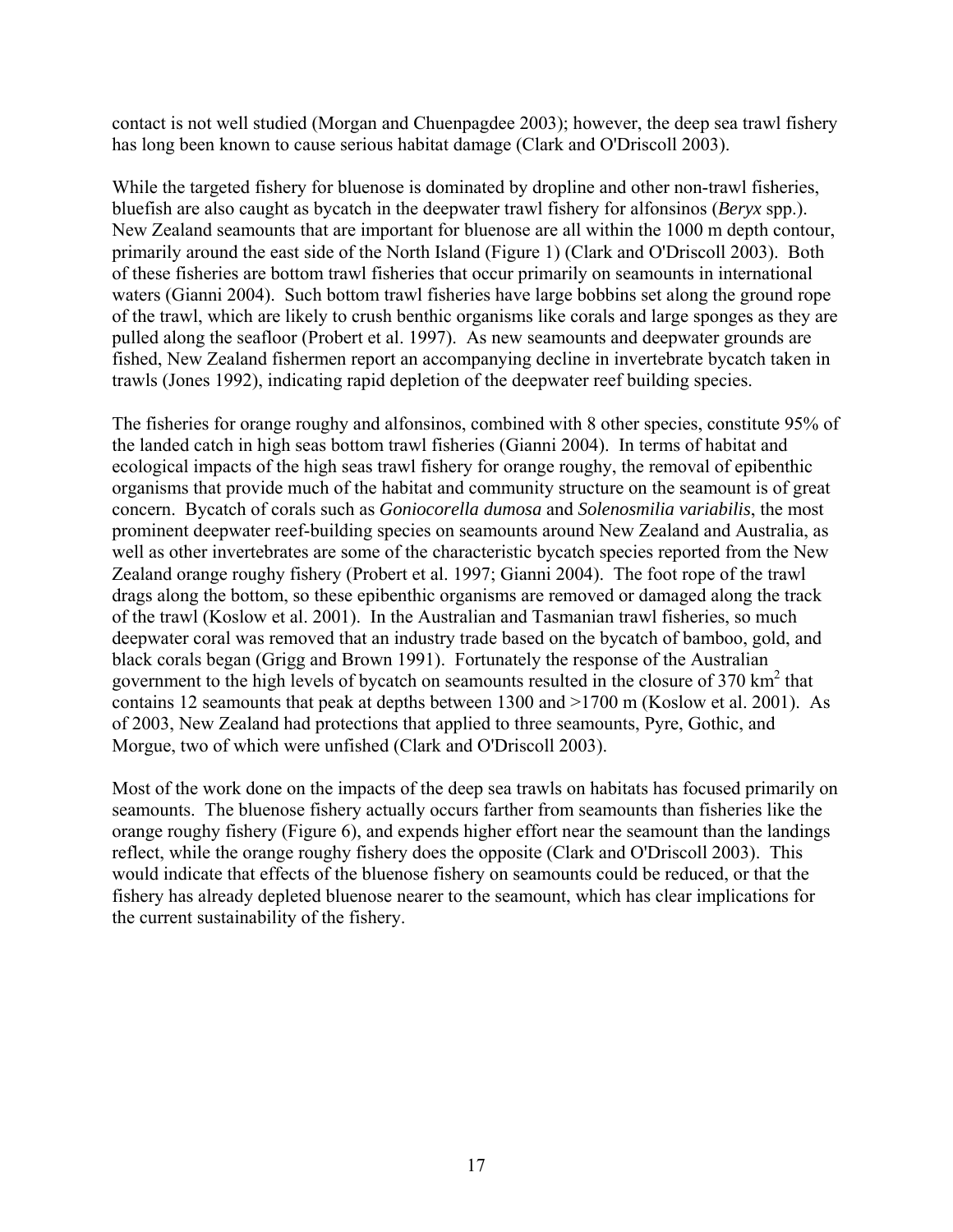

**Figure 6.** Cumulative distribution of targeted effort (thin lines), and catch (thick lines) from both target and nontarget tows, in relation to distance from the nearest seamount. Orange roughy is shown for comparison. From Clark & O'Driscoll (2003).

#### **Synthesis**

Habitat and ecosystem impacts are by far the greatest in the bottom trawl fishery, in which bluenose is taken as bycatch. The deepwater corals found on the deep sea fishing grounds where bluenose are caught are susceptible to damage by trawl gear and are slow to re-grow once damaged or removed. The effects of deepwater trawling are thus a high conservation concern. Other fisheries for bluenose, either targeted or incidental, have relatively low impact on habitats or ecosystems. The greatest concern in non-trawl fisheries is often lost fishing gear.

#### **Effect of Fishing Practices Rank:**



#### **Criterion 5: Effectiveness of the Management Regime**

#### **New Zealand**

The New Zealand Ministry of Fisheries divides the bluenose stock into five management sections within its EEZ: BNS 1; BNS 2; BNS 3; BNS 7; and BNS 8 (Figure 6) (Annala et al. 2004). The extent to which these management boundaries reflect the biological stock boundaries is unknown (Horn 2003). A TACC (Total Allowable Commercial Catch) is implemented for each individual BNS region that covers both the target fishery and bycatch from other fisheries, and all fisheries taking bluenose operate under an Adaptive Management Program (AMP) (Annala et al. 2004).

#### *Data collection*

Logbook programs associated with the AMP must provide information on non-fish bycatch as well as fishery data, such as landed green weight and sex and length composition data. The purpose of the logbook program is to "provide additional information on spatial-temporal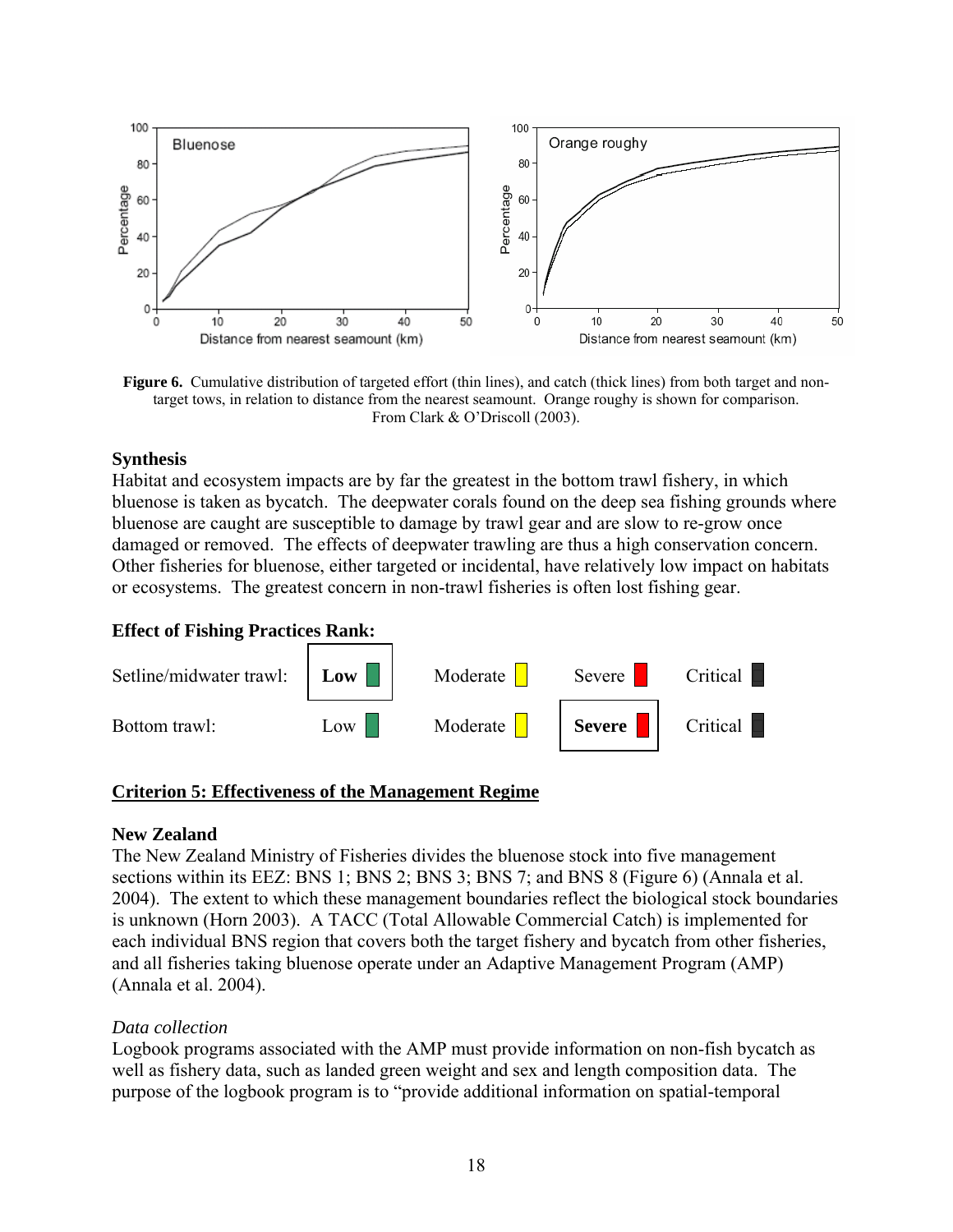changes in relative abundance, fishing effort and size structure" to predict localized depletion (Annala et al. 2004). There are no large scale fishery-independent sampling programs, although individual researchers have performed independent sampling programs, but so far all the programs still depend on fisheries at some level (e.g., Horn 1988, Baelde 1996). Research bottom trawling is an ineffective way of assessing bluenose populations because they are often found in areas that are difficult to trawl, and acoustic methods for estimating school size are inappropriate because bluenose are often found mixed with other species (Hore et al. 2004).

#### *Scientific advice*

As landings have increased, it is clear that New Zealand TACCs are regularly exceeded countrywide (Figure 7), but in the past 2 years total landings have been less than the total TACC. BNS 2 and BNS 3 are the areas that most often exceed the recommending landings. Landings from BNS 2 were dominated by bycatch from the alfonsino midwater trawl fishery, but as regulation has controlled bycatch from this fishery, the landings of bluenose are closer to the TACC (Annala et al. 2004; Anonymous 2004).



**Figure 7.** Reported landings (mt) of bluenose by fish stock from 1981 to 1998-99 and actual TACCs (mt) from 1986-87 to 2002-03 (\*MAF data;† FSU data;‡ QMS data). Adapted from Annala et al. (2004).

Although, or perhaps because, no stock assessment has been completed, New Zealand Ministry of Fisheries has outlined the basis behind the TACC recommendation. TACC options are based on: environmental factors affecting stock; productivity of bluenose; associated inshore species, such as alfonsino, gemfish, and hoki (all of which are managed under the Quota Management System); seabird bycatch; and risk to population or ecosystem if TACCs increase (Anonymous 2004). TACCs are set annually according to the requirements of the AMP, which includes measurements of CPUE and landings (Annala et al. 2004).

#### *Bycatch reduction plan and minimization of habitat impacts*

The potential for non-fish bycatch is recognized in the bluenose AMP. Studies estimate that the bottom longline component of the fishery has the potential to result in "incidental catches of other species including seabirds." However, the increase in the TACC is not thought to have any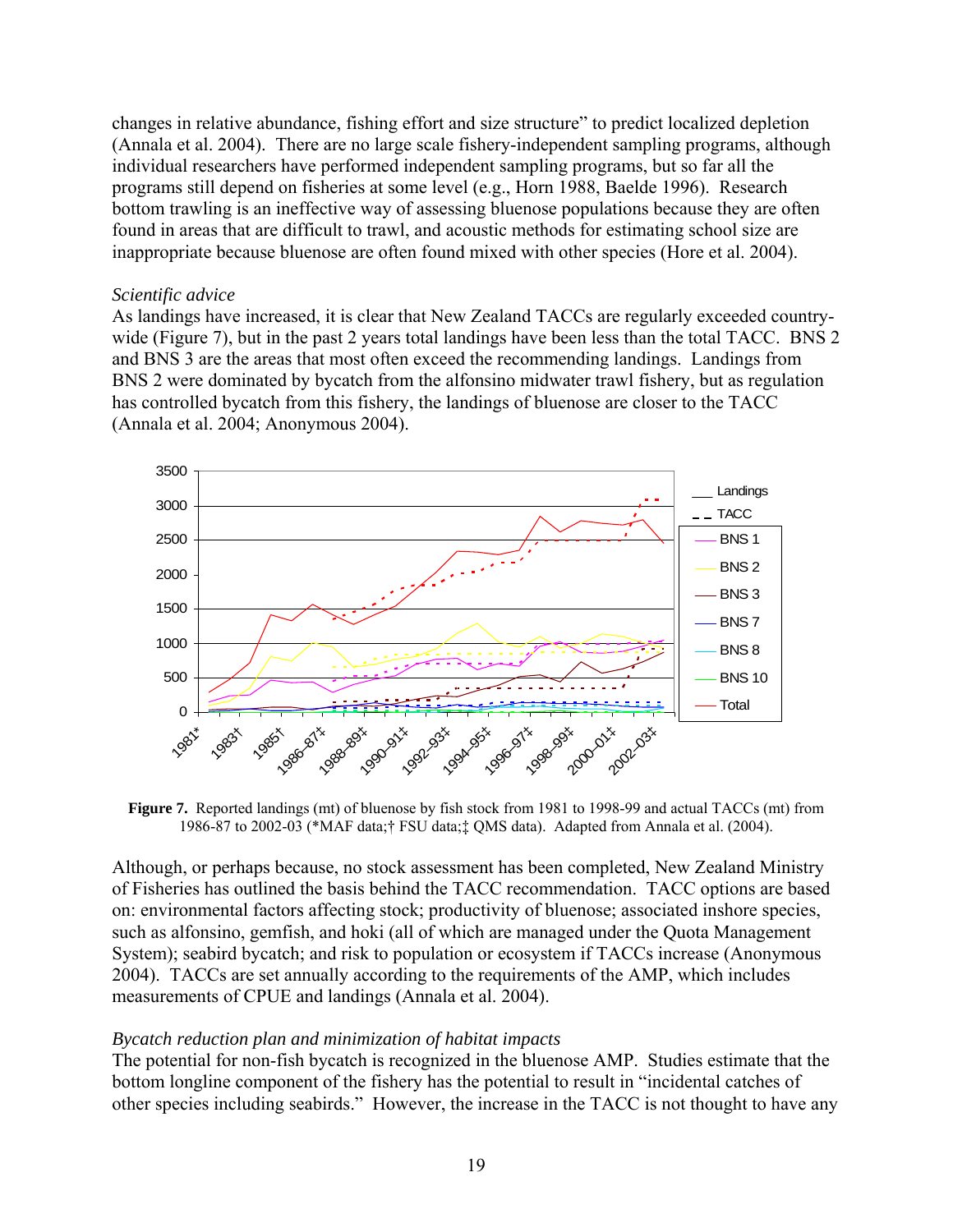significant impacts on bycatch (Anonymous 2004). The high levels of finfish bycatch in the bluenose fishery and the high levels at which bluenose is being taken as bycatch are accounted for in the TACCs for each fishery to ensure that those sources of mortality can be included in the overall assessment of the population.

The majority of landings are taken from the bottom longline and midwater trawl fisheries, which have low habitat impacts. While no habitats are specifically protected from the effects of fishing bluenose, the Fisheries Act of 1996 requires that habitats of particular significance to fisheries management be protected (Anonymous 2004). Additionally, New Zealand has closed 19 of its seamounts and fishing grounds to trawling to protect habitat (Clark and O'Driscoll 2003; Anonymous 2004).

#### *Track record*

Over-catch in BNS 2 peaked in 1993-94 at 52%, then declined to 10% in recent years as a result of changes in fishing practices and methods such as quota rationalization and more effective fleet management in the alfonsino trawl fishery designed to reduce bluenose bycatch (Annala et al. 2004). The TACCs set to account for bycatch have been sufficient to cover a majority of overcatch without resulting in a decline of total landings, implying that the TACC might be within the population's biologically sustainable levels.

#### **Australia**

Australia divides its fishery into trawl and non-trawl sectors, where non-trawl includes all line methods. In either sector, a quantitative stock assessment for bluenose has not been performed, but qualitative assessments were completed in 1994, 1995, and 1997 (Smith and Wayte 2001 in Bruce et al. 2002). TACs for bottom and midwater trawl fisheries, as well as the longline/dropline fisheries that take bluenose are allocated as individual transferable quotas (ITQs) (Larcrombe et al. 2002). Due to concerns of future and current over-fishing for three species regulated by quotas prior to 1996 (blue eye trevalla/bluenose, blue warehou, *Seriolella brama,* and ling, *Genypterus blacodes*) the number of licenses for the non-trawl fishery was reduced from  $\sim$ 550 to  $\sim$ 160. In 1998, this reduction in the number of licenses issued was strengthened by TACs and eventually individual quotas, with plans to expand the ITQ system to the 13 other targeted non-trawl species (Grieve and Richardson 2001).

Currently, a variety of management methods are used. TACs, ITQ's, limited entry, area restrictions, and gear restrictions are all part of the management tools for bluenose. Australia has implemented a series of management actions, eventually resulting in an established quota management system for bluenose and other fisheries (Figure 8). These measures have impacted both the target bluenose fishery and the fisheries that take bluenose as bycatch.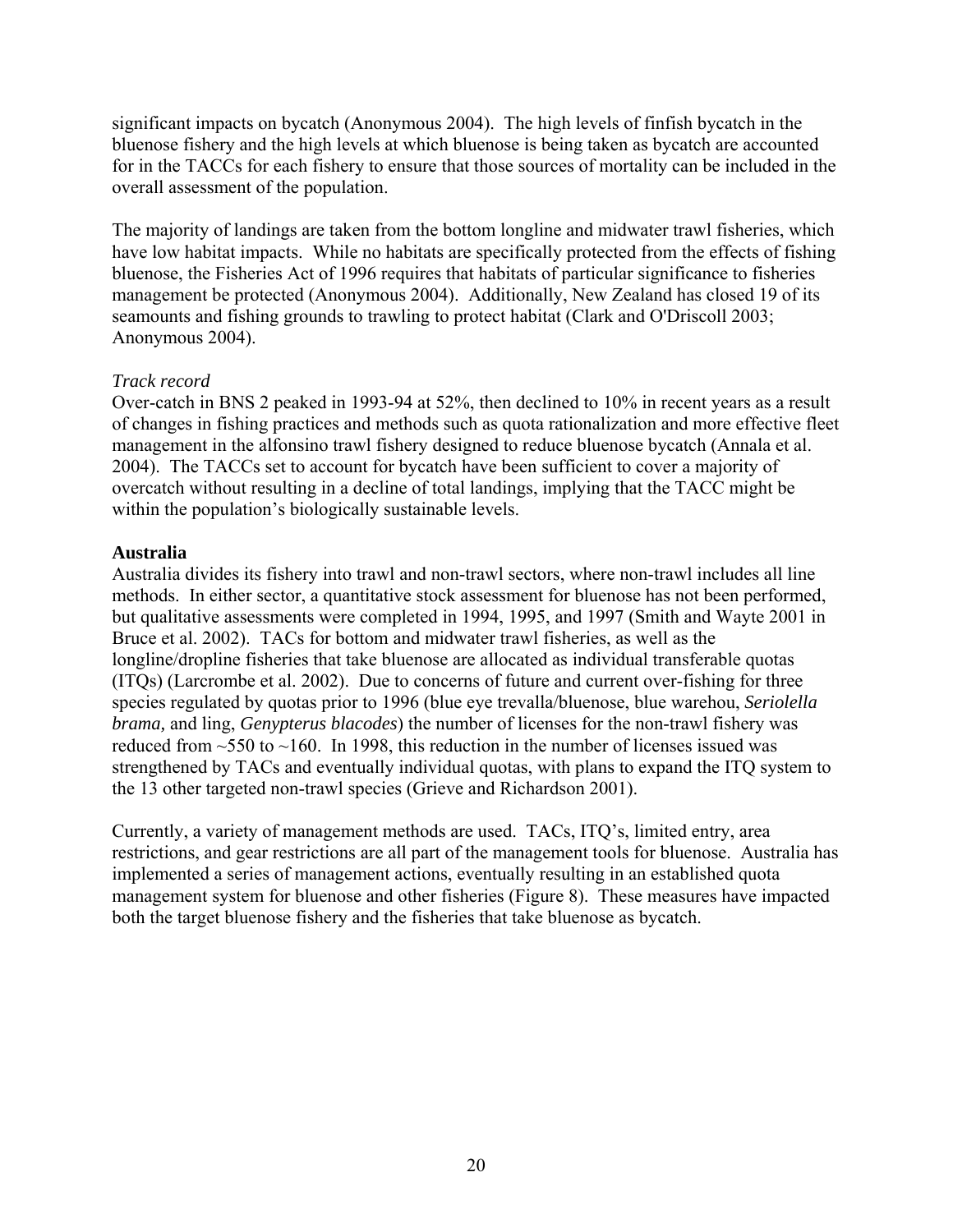

**Figure 8**. Management timeline for Australian southeast fisheries. Adapted from Tilzey (2004) and Bruce et al. (2002).

Within the SESSF, a number of management actions have been taken to control effort. Within the line fishery, a series of licensing arrangements, including a boat replacement policy and gear restrictions were set within state waters, three nautical miles offshore. Outside state waters, in the SESSF (Figure 9), the bottom trawl, midwater trawl, and line fisheries are under limited entry policy to limit the number of active boats, as well as gear restrictions (Larcrombe et al. 2002).



**Figure 9.** Blue lines indicate the areas falling under the Southern and Eastern Scalefish and Shark Fishery (SESSF). Drawing from Tilzey (2004).

#### *Data collection*

The ISMP (Integrated Scientific Monitoring Program) now collects fishery-dependent, detailed information on composition of catch. The data are collected by scientific observers on a sample of fishing trips to gather data on species, size- and age-composition, and information on fishing practices. Catch rate and ISMP data are reviewed annually and formal stock assessments are conducted on priority species (Tilzey 2004).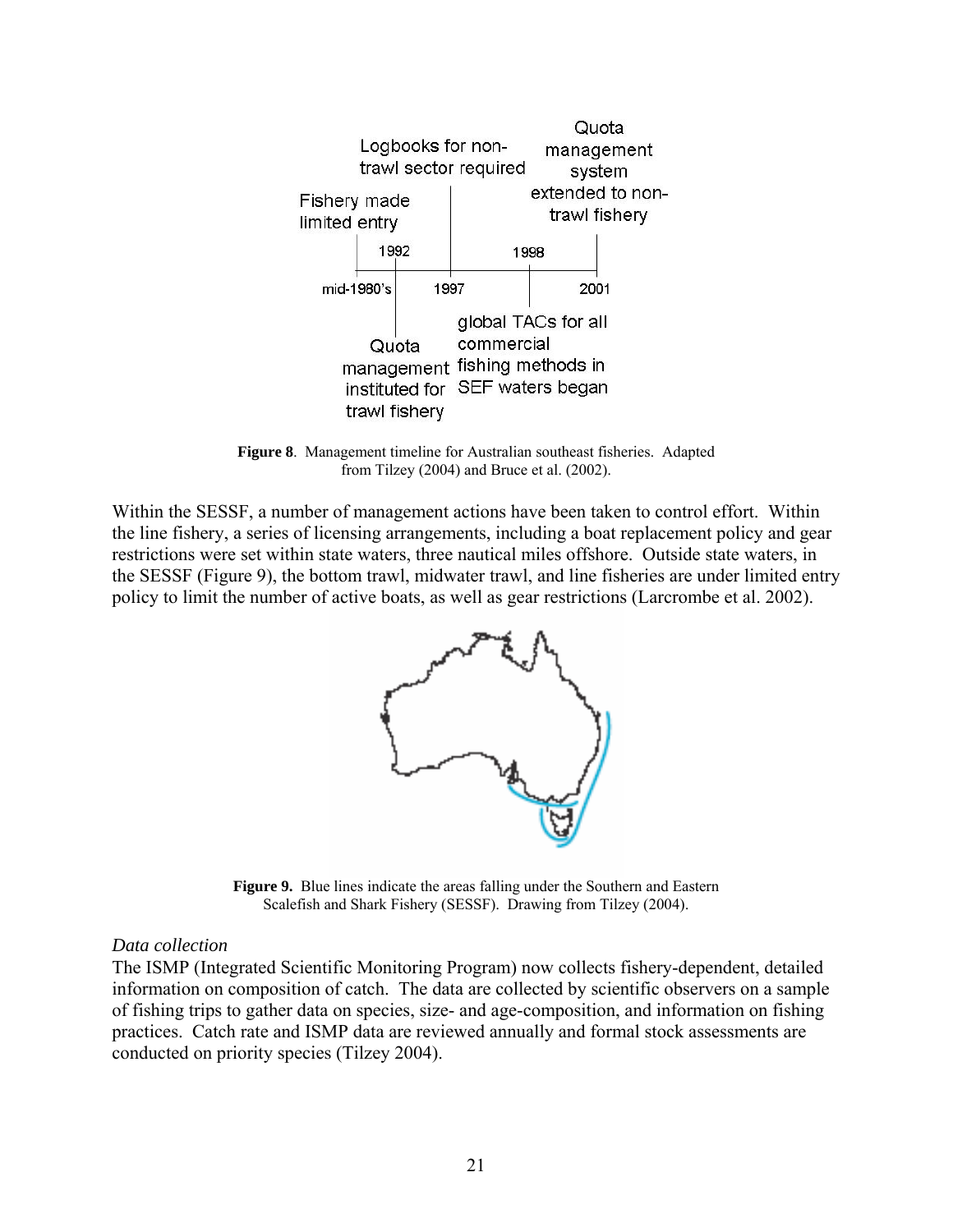The CPUE reference points used to determine the status of bluenose stocks in Australia are based on trawl CPUEs only, though the bulk of the targeted catch is taken by the non-trawl sector. As bycatch in the trawl fisheries is high, however, the estimates made from this fishery may be fairly accurate (Tilzey 2004).

#### *Scientific advice*

The Australian Bureau of Rural Sciences (BRS) is responsible for providing the scientific advice to establish TACs. The recommended TAC is the TAC set annually by the Australian Fisheries Management Authority (AFMA) board for individual quota species; however, the actual, allocated TAC includes the recommended TAC plus carryover (Tilzey 2004). During 2003 and 2004, the allocated TAC (801 mt total, 75 mt trawl, 726 mt non-trawl in 2003; 742 mt total, 109 mt trawl, 633 mt non-trawl in 2004) exceeded the recommended combined TAC of 690 mt in 2003 and 621 mt in 2004. However, 2003 landings were lower than both the recommended and allocated TACs. The allocation level in 2004 was impacted by quota transfers between the trawl and non-trawl fisheries (Tilzey 2004), and may not be a result of poor management decisions.

#### *Bycatch reduction plan and minimization of habitat impacts*

As part of national policy on fisheries bycatch, a bycatch action plan has been developed for the SESSF. Additionally, the industry has actively promoted a code of fishing practice aimed at minimizing interactions with wildlife and bycatch (Tilzey 2004). This code, developed by the Australian Seafood Industry Council, commits the industry to work towards minimizing discards, recording lost fishing gear, and retaining debris found at sea (Committee 2001). The South East Trawl Management Advisory Committee (SETMAC) and the South East Trawl Fishing Industry Association endorsed the SESSF (trawl) industry code of conduct for responsible fishing in 1995 (Tilzey 2004).

The Ecological Risk Assessment of Commonwealth Fisheries is currently considering the ecological impacts of fishing (Tilzey 2004). Within the bottom trawl fishery, where the impacts are well described, the reduction of benthic biomass by 106% on trawled seamounts resulted in the closure of 370 km<sup>2</sup>, which contains 12 seamounts that peak at depths between 1300 and >1700 m (Koslow et al. 2001). Additionally, the AFMA and the biodiversity group of the Department of Environment and Heritage have designated a Marine Protected Area (MPA) to protect a group of seamounts off southern Tasmania from demersal trawling (Tilzey 2004).

Attempts to reduce discarding and habitat impacts of the main fisheries are relatively new, so it is difficult to assess the impact that these regulations have had. Given that the majority of nonfinfish bycatch and habitat impacts occur in the deepwater bottom trawl fishery, and this fishery currently constitutes a small portion of the total bluenose landings, the changes adopted will not have much impact on the already low impact of the fishery as a whole.

#### *Track record*

In response to assessments that indicate the Australian fishery is fully fished, there have been a number of moves to reduce TACs. In 2004, the TAC for SESSF was reduced by 10%. Likewise, prior to ITQ management, Tasmanian non-trawl landings increased to almost 700 mt due to increased effort (Tilzey 2004). AMFA has recognized that the bluenose stock is fully fished, and efforts to control landings by reducing TAC have taken place. These are recent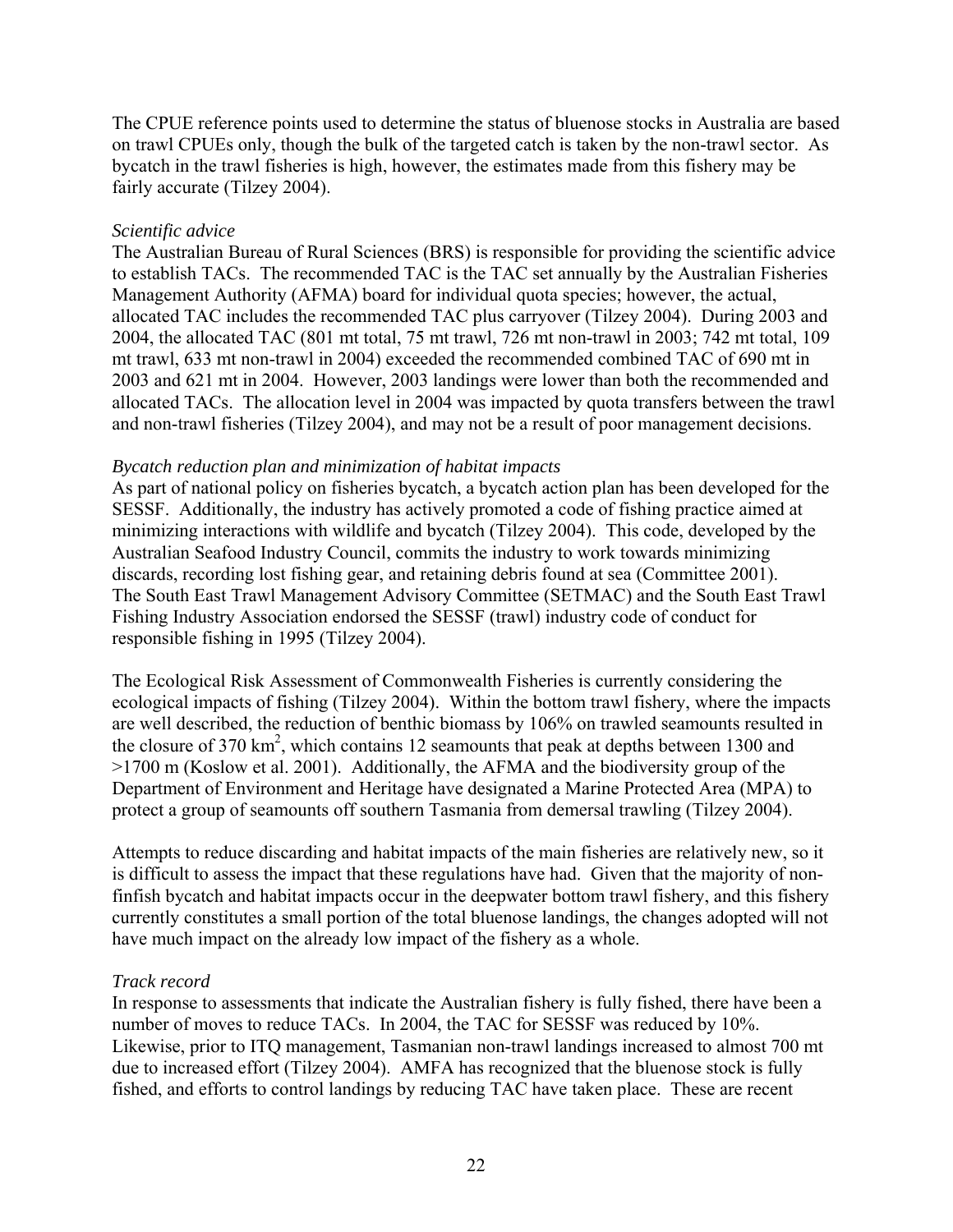efforts, however, thus it is difficult to tell if these measures have yet proven successful in curbing effort.

#### **Synthesis**

The lack of a quantitative stock assessment in both New Zealand and Australia is a moderate concern with regard to the sustainable management of the bluenose stock. Both Australia and New Zealand admit that, while landings seem to be stable, catch limits may or may not be set at a sustainable level. The effectiveness of the management regime ranking of "moderate" is thus based primarily on the lack of a quantitative stock assessment. There are other management concerns as well. The high amount of bluenose bycatch in other fisheries has led to overcatch of the allowable catch. This has largely been controlled recently, but control measures have focused primarily on accommodating the catch limits, rather than reducing bycatch.

#### **Effectiveness of Management Rank:**

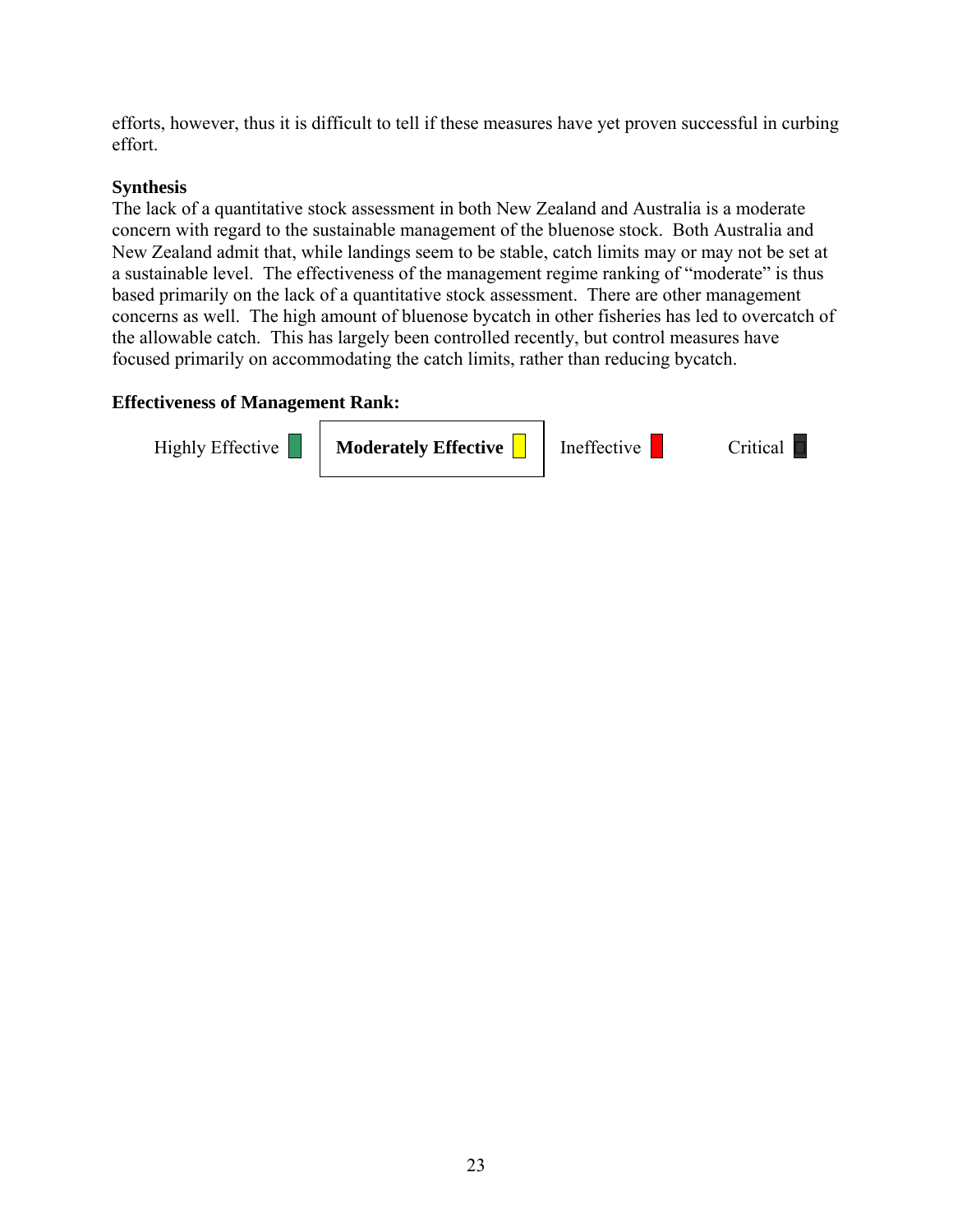## **Overall Evaluation and Seafood Recommendation**

Bluenose is a wide-ranging, highly fecund species, and while current landings seem to be stable, there are a number of concerns surrounding the fishery. Unconfirmed life history parameters and bycatch of bluenose in other fisheries make a quantitative assessment of the population difficult, and without a quantitative assessment, setting catch limits within the biological limits is extremely difficult. While Australia and New Zealand have set catch limits and enforce these limits, it is uncertain whether or not the limits are sustainable or meet MSY. The fishery is de facto a multi-species fishery, even though permit and quota holders target specific species. A large proportion of bluenose landings are bycatch in other fisheries, and likewise, a large proportion of the fish landed in bluenose fisheries are other targeted species. Fortunately the bycatch is not discarded but rather is counted towards the given species quota. The main target fisheries are dropline or bottom longline fisheries, which have low habitat impacts, making them a more sustainable option that the deepwater trawl fisheries that take bluenose as bycatch. Despite the uncertainty in life history parameters and stock size, the bluenose fishery is relatively well managed, with clear catch limits set and enforced annually. However, the uncertainty surrounding the dynamics of the bluenose populations and stock size means that the "Inherent Vulnerability" and "Status of Wild Stocks" criteria, and thus the "Effectiveness of Management" criterion, each constitute a moderate conservation concern, thus giving the fishery for bluenose an overall ranking of "Some Concerns."

|                                 | <b>Conservation Concern</b>            |          |                                 |          |
|---------------------------------|----------------------------------------|----------|---------------------------------|----------|
| <b>Sustainability Criteria</b>  | Low                                    | Moderate | High                            | Critical |
| <b>Inherent Vulnerability</b>   |                                        |          |                                 |          |
| <b>Status of Stocks</b>         |                                        |          |                                 |          |
| Nature of Bycatch               |                                        |          |                                 |          |
| <b>Habitat Effects</b>          | $\sqrt{\text{Setline}}$<br>water trawl |          | $\sqrt{\text{Bottom}}$<br>trawl |          |
| <b>Management Effectiveness</b> |                                        |          |                                 |          |

## **Table of Sustainability Ranks**

## **Overall Seafood Recommendation**

Best Choice **Business Concerns | Unsustainable**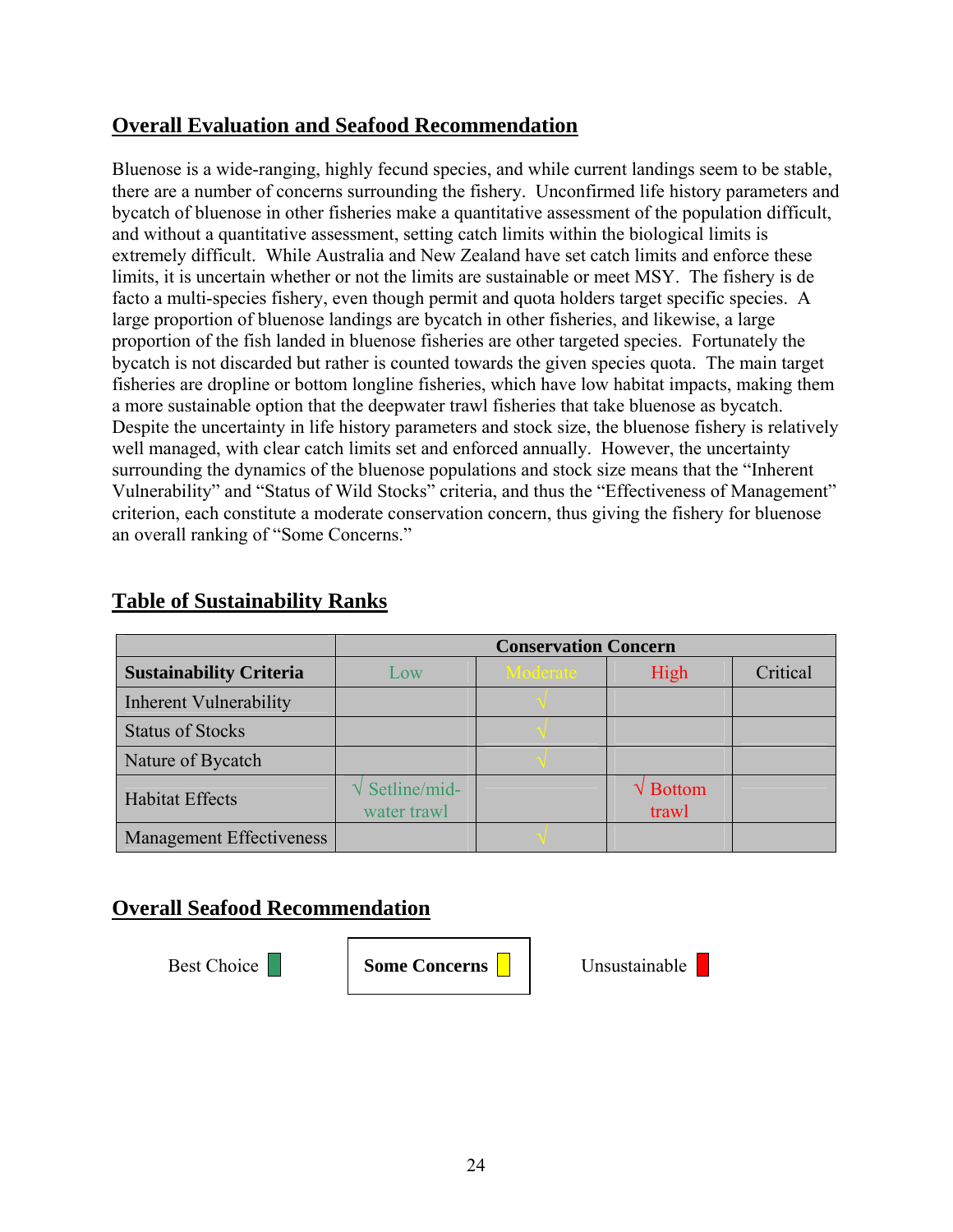## **Acknowledgements**

We would like to thank Dave Banks, Data Program Manager, New Zealand Seafood Industry Council Ltd. and Dr. Kevin Rowling, Principal, Commercial Finfish Research at the Cronulla Fisheries Research Centre, New South Wales, Australia, for their critical reviews of this report. Additional thanks go to Dr. George Leonard of the Monterey Bay Aquarium's Seafood Watch® program for providing additional comments.

*Scientific review does not constitute an endorsement of SFA® or Seafood Watch® on the part of the reviewing scientists. SFA® staff is solely responsible for the conclusions reached in this report.*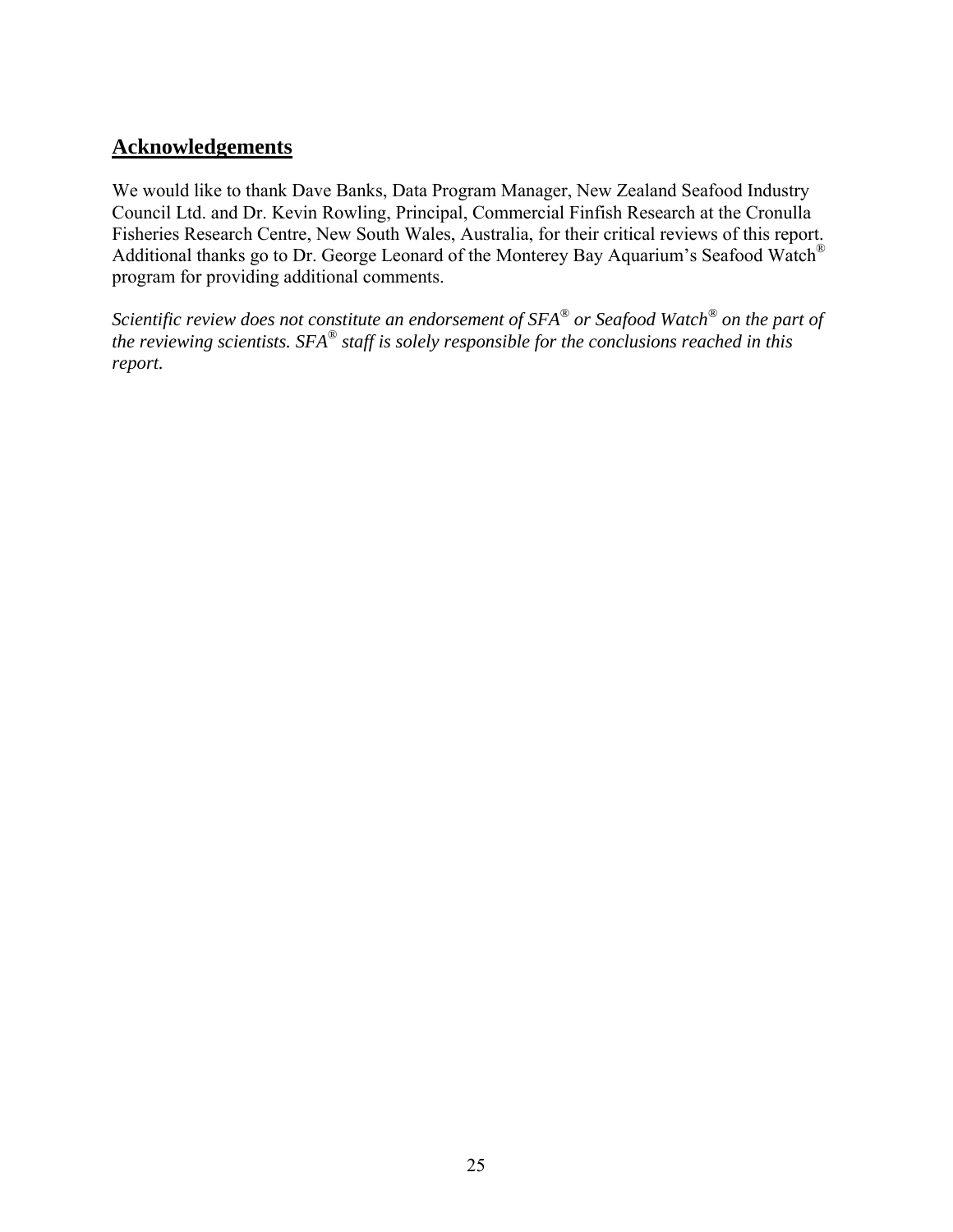## **References**

- Annala, J. H., K. J. Sullivan, N. W. M. Smith, M. H. Griffiths, P. R. Todd, P. M. Mace and A. M. C. Connell (2004). Report from the Fishery Assessment Plenary, April 2004: stock assessments and yield estimates. Unpublished report held in NIWA library, Wellington.
- Anonymous (2004). BLUENOSE (BNS2) AMP PROPOSAL INITIAL POSITION PAPER. Review of Sustainability Measures and Other Management Controls for the 2004-05 Fishing Year Adaptive Management Programme Final Advice Paper. R. Grindley, S. Williamson and A. Hore. Wellington, New Zealand, New Zealand Ministry of Fisheries**:**  33-50.
- Anonymous (2004). National Plan of Action to Reduce the Incidental Catch of Seabirds in New Zealand Fisheries. Wellington, New Zealand, Ministry of Fisheries and Department of Conservation**:** 59.
- Baelde, P. (1996). "Biology and dynamics of the reproduction of blue-eye trevalla, Hyperoglyphe antarctica (Centrolophidae), off Tasmania, southern Australia." Fishery Bulletin **94**(2): 199-211.
- Bolch, C. J. S., N. G. Elliott and R. D. Ward (1993). "Enzyme Variation in South-Eastern Australian Samples of the Blue-Eye or Deep-Sea Trevalla, Hyperoglyphe-Antarctica Carmichael 1818 (Teleostei, Stromateoidei)." Australian Journal of Marine and Freshwater Research **44**(5): 687-697.
- Bruce, B. D., R. Bradford, R. Daley, M. Green and K. Phillips (2002). Targeted review of biological and ecological information from fisheries research in the south east marine region. Hobart, Tasmania, Australia, CSIRO Marine Research**:** 175.
- Chiappone, M., H. Dienes, D. W. Swanson and S. L. Miller (2005). "Impacts of lost fishing gear on coral reef sessile invertebrates in the Florida Keys National Marine Sanctuary." Biological Conservation **121**(2): 221-230.
- Clark, M. and R. O'Driscoll (2003). "Deepwater Fisheries and Aspects of Their Impact on Seamount Habitat in New Zealand." Journal of Northwest Atlantic Fishery Science **31**: 441-458.
- Committee, A. S. o. t. E. (2001). Coasts and Oceans, Australia State of the Environment Report 2001 (Theme Report). Canberra, CSIRO Publishing on behalf of the Department of the Environment and Heritage**:** 112.
- Duffy, A. J., A. L. Stewart and R. Yarrall (2000). "First record of pre-settlement juvenile bluenose, Hyperoglyphe antarctica, from New Zealand." New Zealand Journal of Marine and Freshwater Research **34**: 353-358.
- FAO (2002). Report of the Second Ad Hoc Meeting on the Management of Deepwater Fisheries Resources of the Southern Indian Ocean FAO Fisheries Report. No. 677. Fremantle, Western Australia, FAO Fisheries**:** 106 pp.
- Fossa, J. H., P. B. Mortensen and D. M. Furevik (2002). "The deep-water coral *Lophelia pertusa* in Norwegian waters: distribution and fishery impacts." Hydrobiologia **471**(1 - 3): 1-12.
- Gianni, M. (2004). HIGH SEAS BOTTOM TRAWL FISHERIES AND THEIR IMPACTS ON THE BIODIVERSITY OF VULNERABLE DEEP-SEA ECOSYSTEMS. Gland, Switzerland, IUCN**:** 102.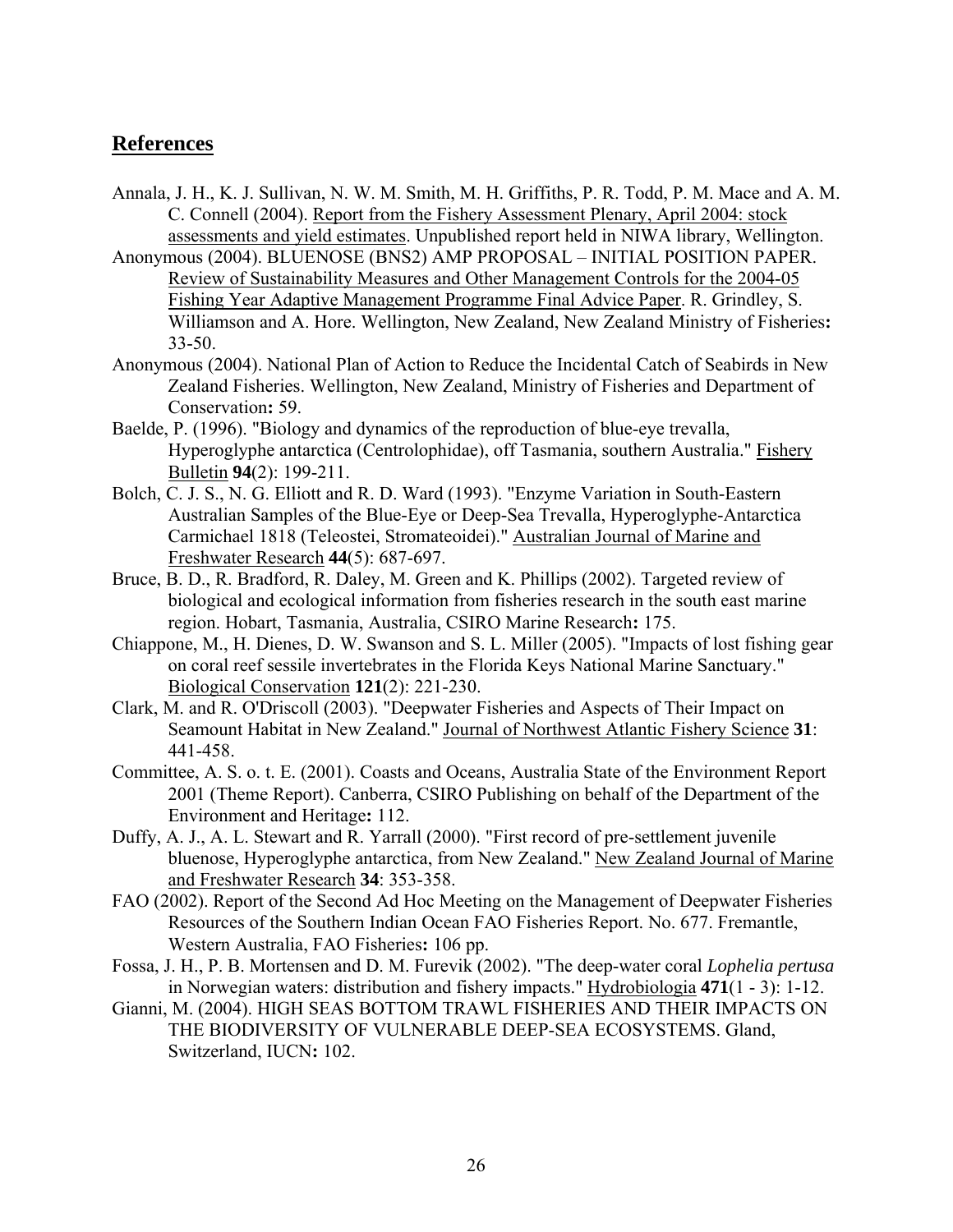- Graham, K. J., N. L. Andrew and K. E. Hodgson (2001). "Changes in relative abundance of sharks and rays on Australian South East Fishery trawl grounds after twenty years of fishing." Marine and Freshwater Research **52**(4): 549-561.
- Grieve, C. and G. Richardson (2001). "Recent history of Australia's South East Fishery; a manager's perspective." Marine and Freshwater Research **52**(4): 377-386.
- Grigg, R. and G. Brown (1991). "Tasmanian gem corals." Aust Gemmologist **May**: 399–404 *as cited in* Koslow, J. A., K. Gowlett-Holmes, et al. (2001). "Seamount benthic macrofauna off southern Tasmania: community structure and impacts of trawling." Marine Ecology-Progress Series 213: 111-125.
- Hore, A., S. Williamson, R. Grindley, J. Cornelius and J. Mantle (2004). Review of Sustainability Measures and Other Management Controls for the 2004-05 (01 October) Fishing Year: Final Advice Paper, New Zealand Ministry of Fisheries**:** 264.
- Horn, P. L. (1988). "Age and Growth of Bluenose, *Hyperoglyphe antarctica* (Pisces, Stromateoidei) from the Lower East Coast, North Island, New Zealand." New Zealand Journal of Marine and Freshwater Research **22**(3): 369-378.
- Horn, P. L. (2003). "Stock structure of bluenose (Hyperoglyphe antarctica) off the north-east coast of New Zealand based on the results of a detachable hook tagging programme." New Zealand Journal of Marine and Freshwater Research **37**(3): 623-631.
- Jones, G. K. (1985). An exploratory dropline survey for deepsea trevalla (*Hyperoglyphe antarctica*) in continental slope waters off South Australia. Adelaide, South Australia, Department of Fisheries**:** 20.
- Jones, J. B. (1992). "Environmental Impact of Trawling on the Seabed a Review." New Zealand Journal of Marine and Freshwater Research **26**(1): 59-67.
- Kalish, J. and J. Johnston (2002). Application of the bomb radiocarbon chronometer to the validation of blue-eye trevalla (*Hyperoglyphe antarctica*) age. Use of the bomb radiocarbon chronometer to validate fish age. J. Kalish (comp.). Final Report FRDC Project 93/109, the Australian National University & Fisheries Research and Development Corporation**:** 148-163.
- Knuckey, I., S. Berrie, S. Talman and L. Brown (2002). Integrated Scientific Monitoring Program for the South East Non-Trawl Fishery. Final Report to the Australian Fisheries Management Authority. Queenscliff, Victoria, Australia, Marine and Freshwater Resources Institute**:** 25.
- Koslow, J. A., K. Gowlett-Holmes, J. K. Lowry, T. O'Hara, G. C. B. Poore and A. Williams (2001). "Seamount benthic macrofauna off southern Tasmania: community structure and impacts of trawling." Marine Ecology-Progress Series **213**: 111-125.
- Larcrombe, J., K. Brooks, C. Charalambou, M. Fenton, M. Fisher, M. Kinloch and R. Summerson (2002). Marine Matters--Atlas of marine activities and coastal communities in Australia's South-East Marine Region. Canberra, Australia, Bureau of Rural Sciences.
- Last, P., C. J. S. Bolch and P. Baelde (1993). "Discovery of juvenile blue eye." Australian Fisheries **52**(8): 16-18.
- Morgan, L. E. and R. Chuenpagdee (2003). Shifting Gears: Addressing the Collateral Impacts of Fishing Methods in U.S. Waters. Washington D.C., Pew Charitable Trust.
- Paul, L. J., R. J. Sparks, H. L. Neil and P. L. Horn (2004). Maximum ages for bluenose (*Hyperoglyphe antarctica*) and rubyfish (*Plagiogeneion rubiginosum*) determined by the bomb chonometer method of radiocarbon ageing, and comments on the inferred life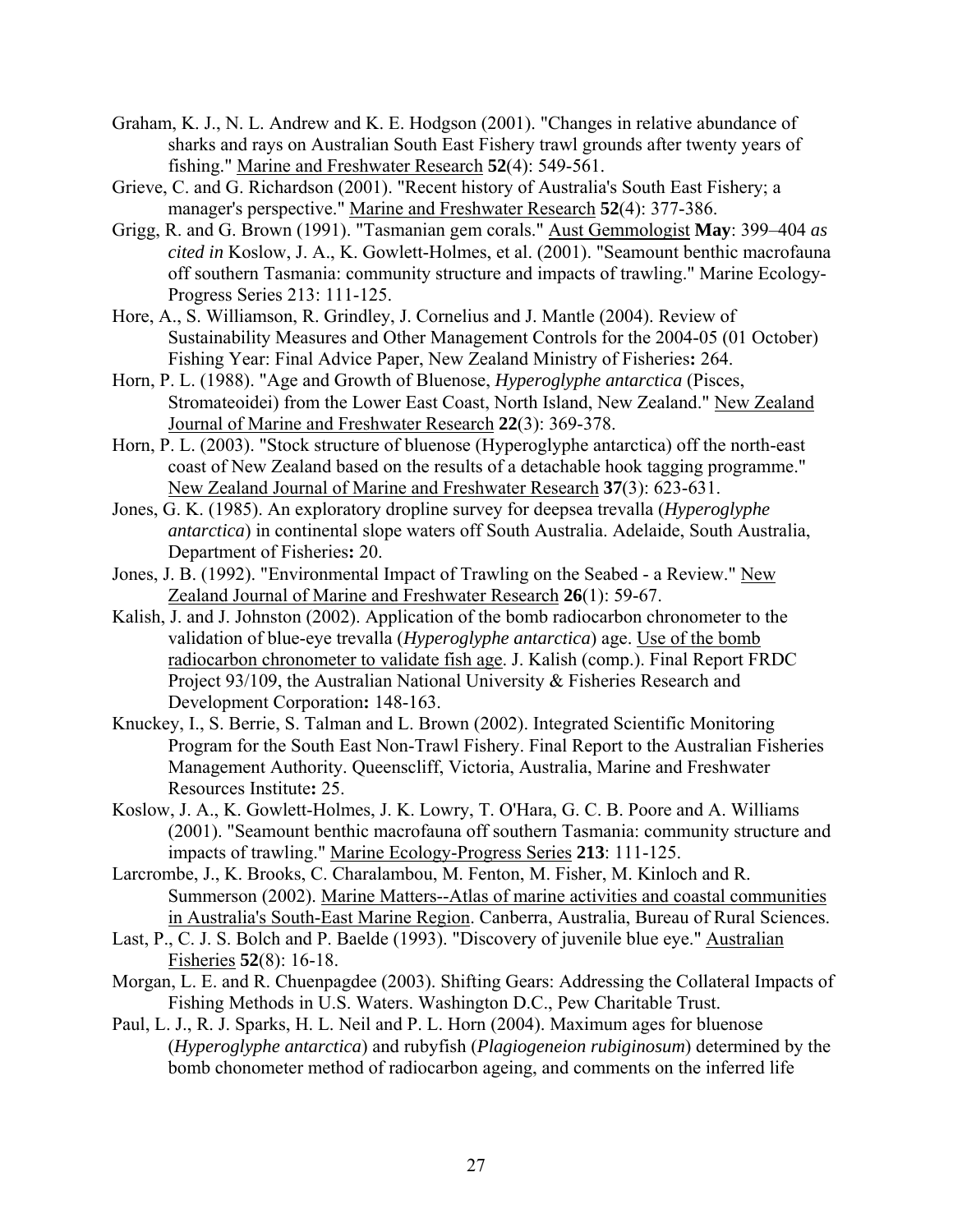history of these species, Final Research Report for Ministry of Fisheries Project INS2000/02, Objectives 1& 2**:** 69.

- Probert, P. K., D. G. McKnight and S. L. Grove (1997). "Benthic invertebrate bycatch from a deep-water trawl fishery, Chatham Rise, New Zealand." Aquatic Conservation: Marine and Freshwater Ecosystems **7**(1): 27 - 40.
- Rowling, K. R. (1999). Biological and fishery data available from study of the New South Wales deepwater dropline fishery. Cronulla, Australia, Unpublished Report, NSW Fisheries Research Institute**:** 24 pp.
- Smith, A. D. M. and S. E. Wayte, Eds. (2004). The South East Fishery 2003, Fishery Assessment Report compiled by the South East Fishery Assessment Group. Canberra, Australia, Australian Fisheries Management Authority.
- Sullivan, K. J., P. M. Mace, N. W. M. Smith, M. H. Griffiths, P. R. Todd, M. E. Livingston, S. J. Harley, J. M. Key and A. M. Connell-(Comps.) (2005). Report from the Fishery Assessment Plenary, May 2005: stock assessments and yield estimates. Unpublished report held in NIWA library, Wellington, Ministry of Fisheries. **May 2005:** 792.
- Talman, S. G., M. Koopman and A. S. H. Gason (2004). Integrated Scientific Monitoring Program-Gillnet, Hook and Trap Fishery Annual Report 2003. Australian Fisheries Management Authority Project No. R03/1551, Primary Industries Research Queenscliff, Victoria, Australia.
- Tilzey, R. (2004). South east fishery- trawl and non-trawl sectors. Fishery Status Reports 2004: Status of Fish Stocks Managed by the Australian Government. A. Caton and K. McLoughlin. Canberra, Bureau of Rural Sciences.
- Winstanley, R. H. (1978). "Food of Trevalla Hyperoglyphe-Porosa (Richardson) Off Southeastern Australia." New Zealand Journal of Marine and Freshwater Research **12**(1): 77-79.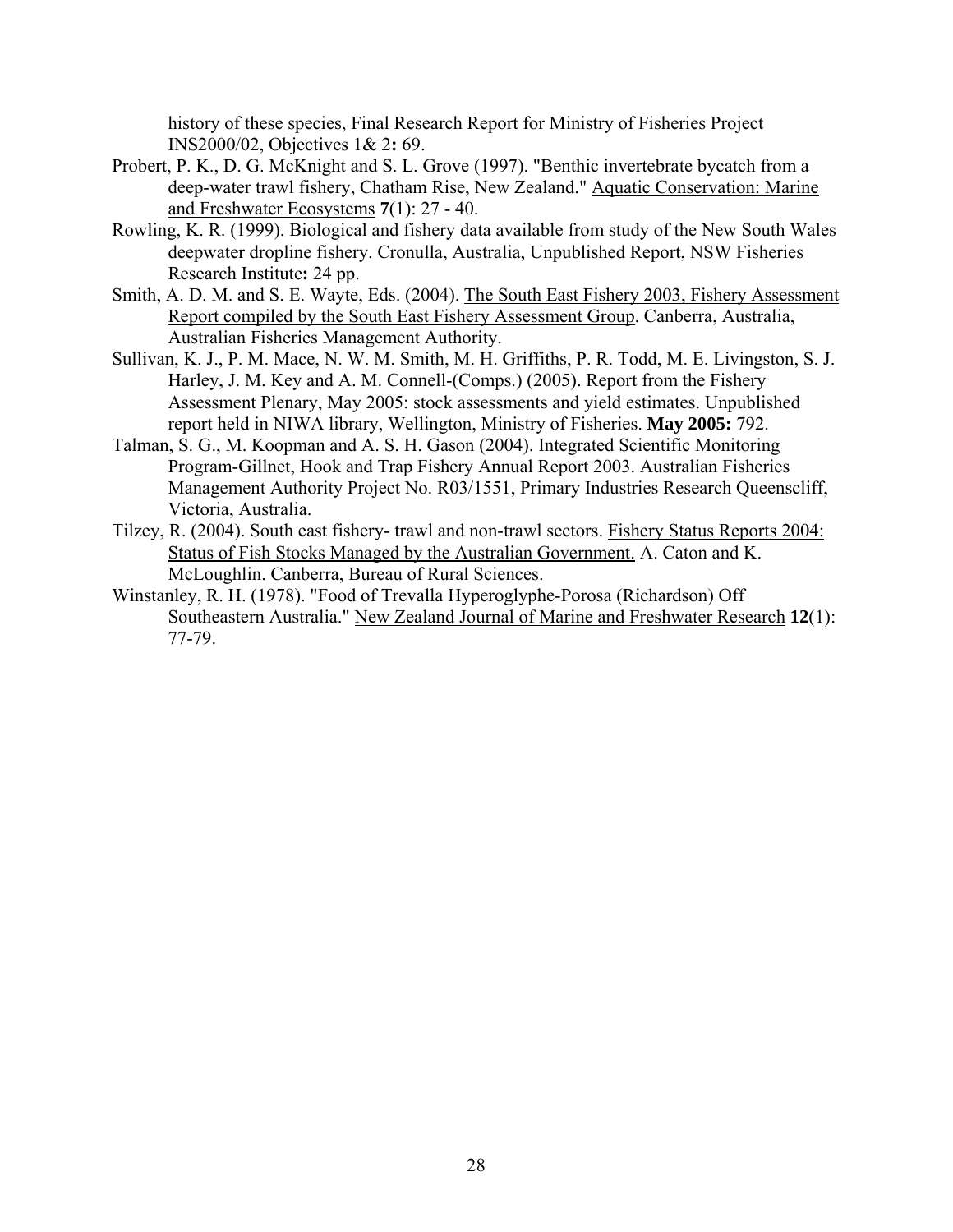## **Appendix 1: Rankings of individual criteria**

| <b>Factor</b>                                                                                              | Ranking |
|------------------------------------------------------------------------------------------------------------|---------|
| Intrinsic rate of increase                                                                                 | Unknown |
| Age at $1st$ maturity                                                                                      |         |
| Green: low ( $\leq$ 5 years), Yellow: medium (5-10 years), Red: high ( $>$ 10 years)                       |         |
| Von Bertalanffy growth coefficient ('k')                                                                   |         |
| Green: high $(>0.16)$ , Yellow: medium $(0.05-0.15)$ , Red: low $(<0.05)$                                  |         |
| Maximum age                                                                                                |         |
| Green: low $(11 \text{ years})$ , Yellow: medium $(11-30 \text{ years})$ , Red: high $(230 \text{ years})$ |         |
| Reproductive potential (fecundity) Green: high (>100 inds./yr), Yellow: moderate                           |         |
| $(10-100 \text{inds./yr})$ , Red: low $(<10 \text{inds./yr})$                                              |         |
| Species Range Green: Multiple ocean basins with intermixing stocks, Yellow:                                |         |
| Limited (Single ocean basin), Red: one coastline or numerous ESUs                                          |         |
| Special Behaviors or Requirements Green: No known behaviors or behaviors that                              |         |
| decrease vulnerability, Yellow: 1-2 behaviors, Red: Many behaviors                                         |         |
| Quality of Habitat: degradation from non-fishery impacts                                                   |         |
|                                                                                                            |         |
| <b>Conservation Concern: Inherent Vulnerability</b>                                                        |         |
|                                                                                                            |         |

| <b>Factor</b>                                                                                       | <b>Ranking</b> |
|-----------------------------------------------------------------------------------------------------|----------------|
| <b>Management Classification Status</b>                                                             |                |
| Green: underutilized OR close to virgin biomass, Yellow: fully fished OR recovering                 |                |
| from overfished OR unknown, Red: recruitment or growth overfished, overexploited,                   |                |
| depleted or "threatened"                                                                            |                |
| Current population abundance relative to $B_{\text{msv}}$                                           |                |
| Green: well above $B_{msy}$ (>100%), Yellow: close to $B_{msy}$ (50-100%), Red:                     |                |
| substantially below $B_{msy}$ (<50%)                                                                |                |
| Occurrence of overfishing                                                                           |                |
| Green: overfishing not occurring ( $F_{\text{curr}}/F_{\text{msy}} < 1.0$ ), Yellow: overfishing is |                |
| likely/probable, Red: overfishing occurring                                                         |                |
| Overall degree of uncertainty in status of stock                                                    |                |
| Green: low (current stock assessment), Yellow: medium (limited fishery-dependent                    |                |
| data), Red: high (little or no current fishery-dependent or independent data)                       |                |
| Long-term trend in population abundance                                                             |                |
| Green: trend is up, Yellow: trend is flat or variable, Red: trend is down                           |                |
| Short-term trend in population abundance                                                            |                |
| Green: trend is up, Yellow: trend is flat or variable, Red: trend is down                           |                |
| Current age, size, sex distribution of the stock relative to natural conditions                     |                |
| Green: Functionally normal, Yellow: unknown, Red: skewed                                            |                |
| <b>Conservation Concern: Status of Wild Stocks</b>                                                  |                |
|                                                                                                     |                |

**Fanking**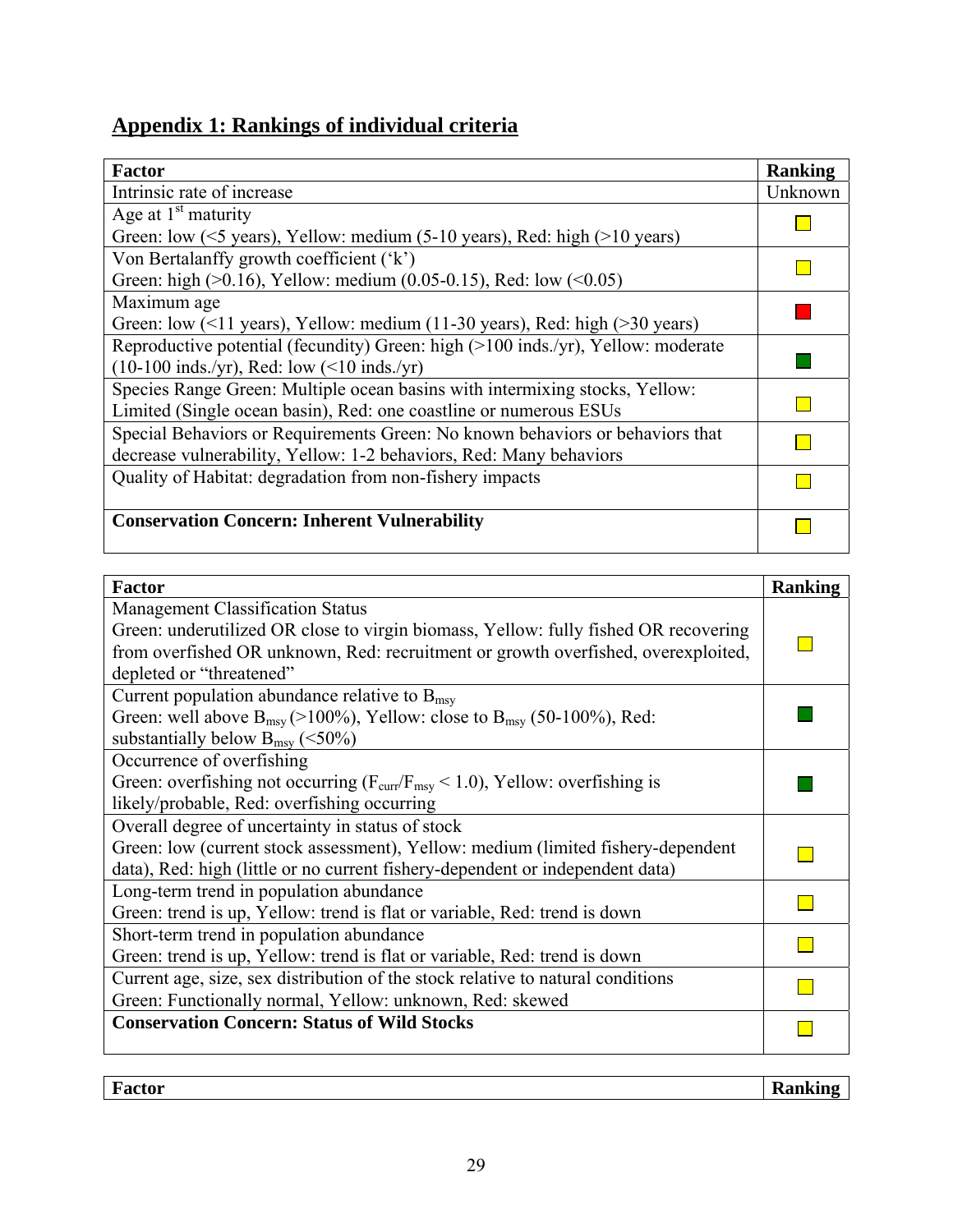| <b>Factor</b>                                                                       | <b>Ranking</b> |
|-------------------------------------------------------------------------------------|----------------|
| Known effect of fishing gear on physical and biogenic habitats                      | Trawl          |
| Green: minimal damage, Yellow: moderate damage, Red: great damage                   | Dropline       |
| Resilience of physical and biogenic habitats to disturbance by fishing method       |                |
| Green: high (benthic habitats not impacted), Yellow: moderate, Red: low             |                |
| Evidence that removal of targeted species or the removal/deployment of baitfish has |                |
| or will likely disrupt food web                                                     |                |
| Green: studies show no evidence, Yellow: conflicting evidence OR unknown, Red:      |                |
| ecosystem impacts demonstrated                                                      |                |
| Evidence that fishing method has caused or is likely to cause substantial ecosystem | Trawl          |
| state changes                                                                       |                |
| Green: studies show no evidence of ecosystem impacts, Yellow: conflicting evidence  |                |
| OR unknown, Red: ecosystem impacts from fishing method demonstrated                 | Dropline       |
| <b>Conservation Concern: Effect of fishing practices on habitats and ecosystems</b> | Trawl          |
|                                                                                     | Dropline       |

| <b>Factor</b>                                                                          | Ranking |
|----------------------------------------------------------------------------------------|---------|
| <b>Stock Status</b>                                                                    |         |
| Green: stock assessment complete and robust, Yellow: stock assessment is planned or    |         |
| underway but is incomplete, Red: no stock assessment                                   |         |
| Scientific Monitoring                                                                  |         |
| Green: regular collection and assessment of both fishery-dependent and independent     |         |
| data, Yellow: regular collection of fishery-dependent data, Red: no regular collection |         |
| of data                                                                                |         |
| Scientific Advice- management has track record of consistently setting quotas beyond   |         |
| those recommended by scientific advisors                                               |         |
| Green: no, Red: yes                                                                    |         |